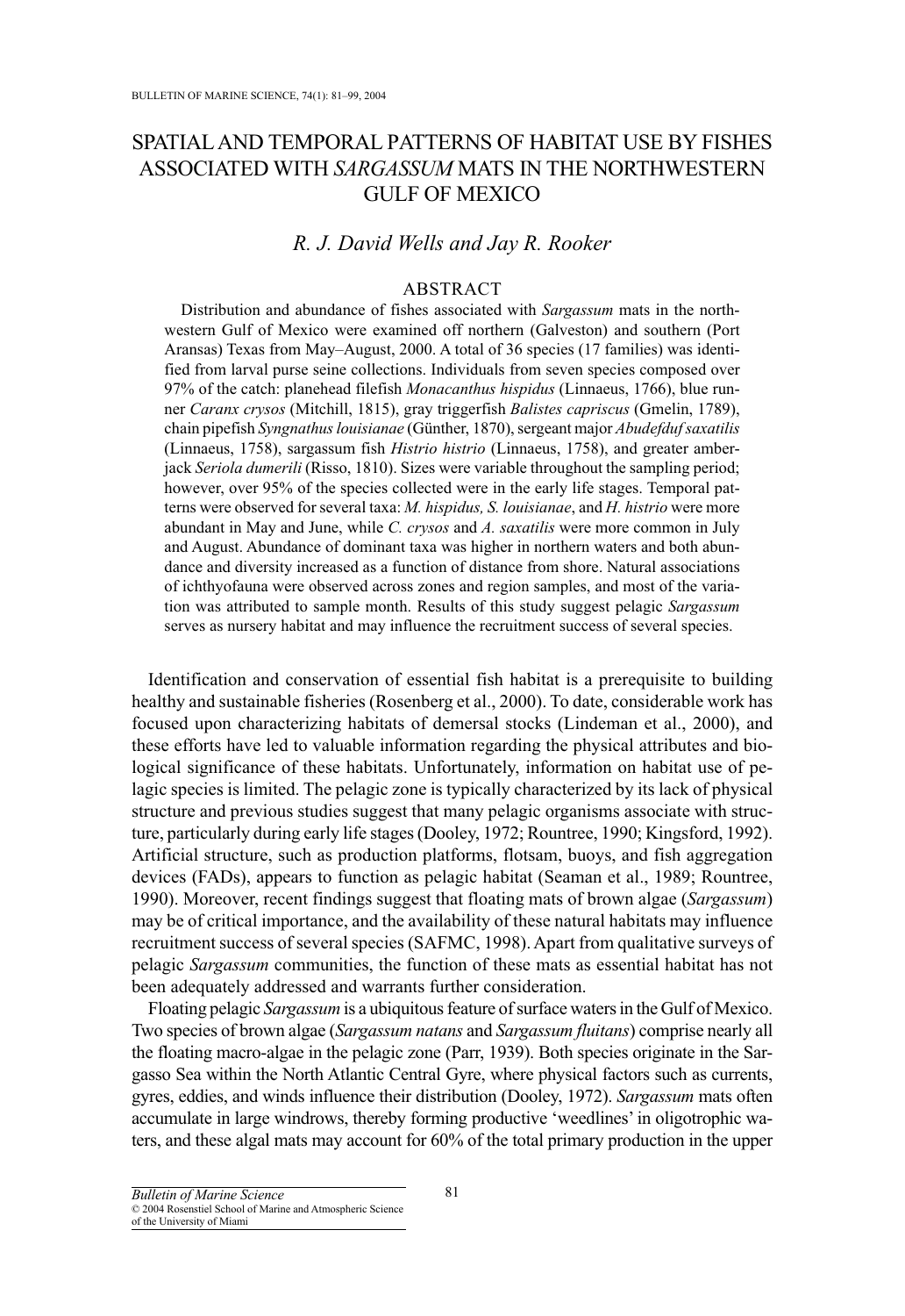meter of water (Carpenter and Cox, 1974; Peres, 1982). In addition, epiphytic cyanobacteria contribute to overall production and nutrient recycling within the *Sargassum* complex (Phlips et al., 1986). A succession of bacteria, hydroids, and bryozoans initially colonize the algae (Conover and Sieburth, 1964; Ryland, 1974), and these early colonizers provide the base of a food web containing a variety of invertebrates, fishes, and sea turtles (Dooley, 1972; Bortone et al., 1977, Fedoryako, 1989).

Due to the physical complexity this habitat affords, *Sargassum* is of particular interest to scientists and fishery managers. Studies in the western Atlantic (Dooley, 1972; Settle, 1993), Japan (Edgar and Aoki, 1993), Australia (Kingsford and Choat, 1985), central Pacific (Gooding and Magnuson, 1967), and eastern Gulf of Mexico (Bortone et al., 1977) indicate that many fishes use *Sargassum*. The structural complexity of *Sargassum* acts to enhance growth by providing ample prey resources for juveniles (Hunter and Mitchell, 1967; Gorelova and Fedoryako, 1986; Edgar and Aoki, 1993), and may also enhance early life survival by reducing predation-mediated mortality (Kingsford, 1995). As a result, survivorship may increase and therefore recruitment success may be linked to *Sargassum* (Kingsford and Choat, 1985). The National Marine Fisheries Service (NMFS) has recently designated *Sargassum* as Essential Fish Habitat (EFH) for several coastal migratory species (NOAA, 1996). Nevertheless, studies assessing the value of *Sargassum* as habitat are limited, particularly in the northwestern Gulf of Mexico where large floating mats are predominant surface features on the continental shelf.

The aim of this study was to evaluate the role of *Sargassum* as nursery habitat of fishes in the northwestern Gulf of Mexico. Spatial and temporal patterns of habitat use were examined to determine the function and dynamics of the *Sargassum* complex. Specifically, patterns of abundance and assemblage diversity were assessed at two spatial scales. Inshore versus offshore comparisons were analyzed for small-scale spatial patterns, while northern and southern regions of the northwestern Gulf were investigated for large-scale differences. In addition, monthly changes in fish abundance and composition were examined to evaluate temporal stability and identify important periods of recruitment to the *Sargassum* complex.

### MATERIALS AND METHODS

SAMPLING DESIGN.—This study was conducted in coastal and offshore waters of the northwestern Gulf of Mexico (Fig. 1). All samples were obtained within the following boundaries: north  $(29^{\circ}$ 07.82 ′N, 94° 43.31 ′W), south (27° 37.55 ′N, 96° 35.84 ′W), east (28° 58.52 ′N, 93° 55.19 ′W), and west (27° 46.81′N, 96° 45.05′W). Waters 15–70 nm off Galveston and Port Aransas, Texas were designated as the offshore north and offshore south regions, respectively. Regions are separated by approximately 200 mi and oceanographic differences between the two include currents, winds, bottom topography, and nutrient concentrations (Smith, 1980a; Sahl et al., 1993). In addition, an inshore north zone (< 15 nm) off Galveston, Texas was sampled and compared to the offshore north zone (same as the offshore north region). This inshore north zone is heavily influenced by physical and biological processes occurring within the Galveston Bay estuary, such as advection of riverine and bay discharges, while the offshore north zone is governed more by continental shelf processes, such as upwelling (Temple et al., 1977; Smith, 1980b).

*Sargassum* and associated fauna were sampled from May through August 2000, which was the duration *Sargassum* was present in the area. Replicate samples (3–5) were collected monthly from the offshore north region, offshore south region, and the inshore north zone. All mats were haphazardly chosen and samples were taken from 0800–1500 h using a larval purse seine (20-m long, 3.3-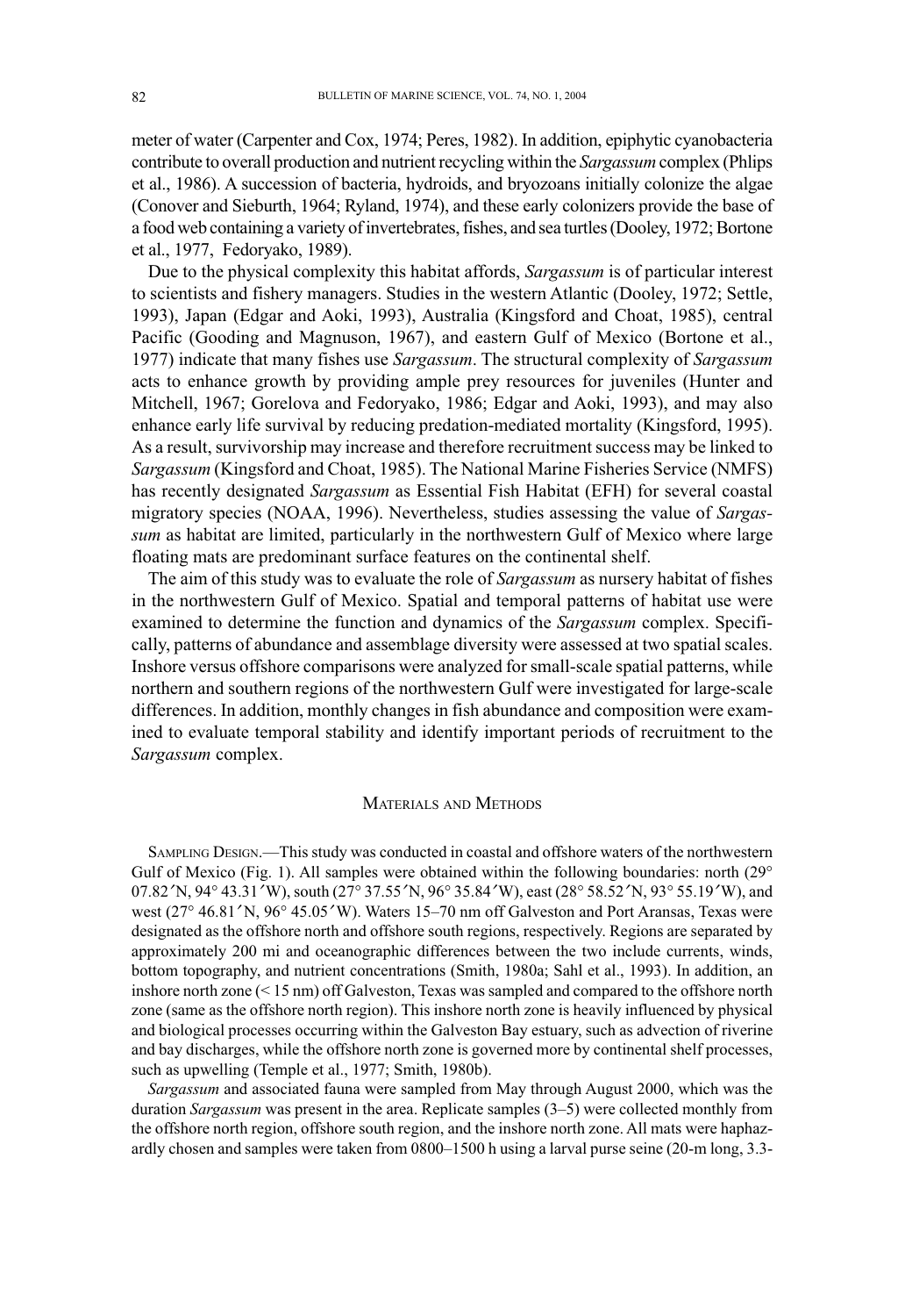

Figure 1. Map of sampling locations along the Texas Gulf coast. IN represents the inshore north zone, ON represents the offshore north zone and region, and OS represents the offshore south region.

m deep, 1000  $\mu$ m mesh). The purse seine was deployed as the boat encircled the chosen mat, and once completely around the mat, the net was pursed. Next, *Sargassum* was removed (while the net remained in the water), and fishes were funneled into the cod end, collected, and frozen on dry ice. Mat volume (length  $\times$  width  $\times$  depth) and GPS locations were recorded at each sample location. Environmental parameters measured included depth, sea surface temperature, salinity, dissolved oxygen, and water clarity. Fishes were sorted and identified to species in the laboratory and standard length measurements were taken to the nearest 0.1 mm.

DATA ANALYSIS.—Relative abundance of fishes was expressed as catch per unit effort (CPUE), representing the number of fishes caught per larval purse seine sample. Seven species comprised 97% of the overall catch, and statistical analyses were limited to these taxa. Effects of location and date on CPUE estimates of each species were examined using a two-way analysis of variance (ANOVA). Two-way ANOVAs were also used to examine differences for several other dependent variables; these included environmental conditions, mat volume, sizes, and diversity estimates. Tukey's honestly significant difference (HSD) test was used to determine a posteriori differences  $(\alpha = 0.05)$  among means. The assumption of homogeneity of variances was examined using Levene's test and residual examination. Normality was examined using a probability plot of residuals versus expected values. CPUE data were  $log(x+1)$  transformed to minimize heteroscedasticity. Regional August comparisons were not performed due to a lack of samples in the offshore south region (Port Aransas). In addition, sizes of all seven species were compared; however, sizes of only four species were statistically analyzed between the offshore north and offshore south regions due to a low number of individuals in the south region. Patterns of diversity using all species collected were investigated by Shannon diversity (H*'*) and evenness (J*'*) indices (Zar, 1984). The need to use a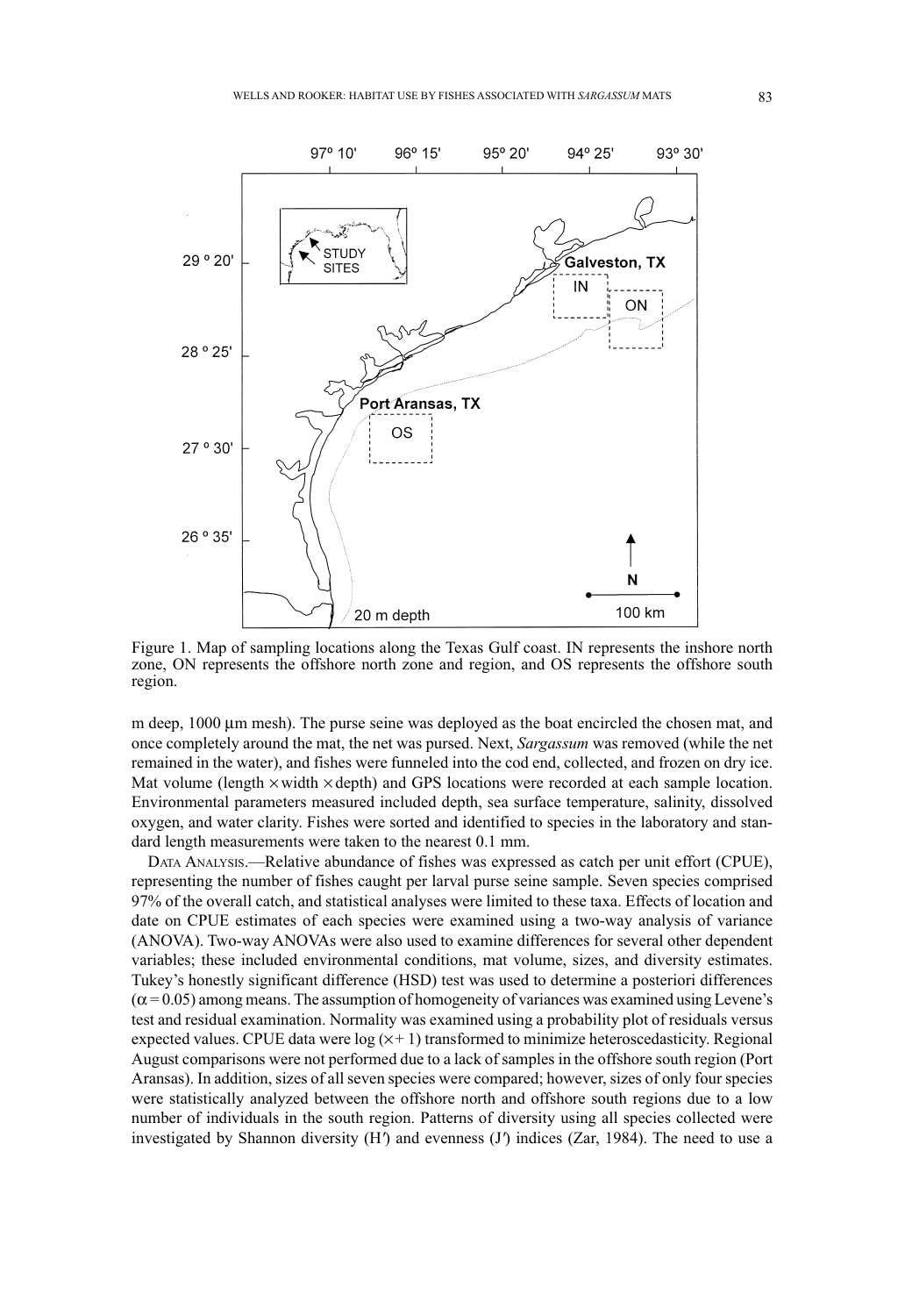rarefaction method was deemed inappropriate due to the similar number of samples among zones, regions and months. Diversity measures were estimated using the following equations:

$$
H' = \frac{n \log n - \sum f_i \log f_i}{n}
$$

where *n* is the total number of individuals and  $f_i$  is the number of individuals for each species.

$$
J'=H'/\log S
$$

where *S* (species richness) is the total number of species.

Factor scores from principal components analysis (PCA) were used to investigate natural fish assemblage structure (Hawkes et al., 1986). Percent composition estimates for the seven most abundant species were used as variables in the PCA model. Examination of eigenvalues in a scree plot determined the number of principal components to be used in the analysis (Tabachnick and Fidell, 1989; Tolimieri et al., 1998). Specifically, eigenvalues greater than 1.5 were selected. In addition, patterns of association between environmental factors and fish abundance data were examined using canonical correlation analysis (CCA). CPUE data of the seven abundant species were log ( $\times$ + 1) transformed and temperature, salinity, and dissolved oxygen were used as environmental variables. Data analysis was carried out using SYSTAT 8.0 (SPSS Science, 1998) and CANOCO 4.0 (ter Braak and Smilauer, 1998).

#### **RESULTS**

ENVIRONMENTAL CONDITIONS.—Monthly variations in temperature, salinity, and dissolved oxygen were pronounced. Average temperature and salinity values were low during May and June, then significantly increased in July and August (Table 1). In contrast, average dissolved oxygen content was high throughout May and June, then significantly decreased in July and August (Table 1). Environmental differences also existed between the inshore and offshore zones of Galveston (inshore north and offshore north; Table 1). Significantly higher temperature, salinity, and depth were observed in the offshore zone, while the inshore zone exhibited significantly higher dissolved oxygen content. Visibility was also greater in the offshore zone, but no statistical comparison was performed due to several missing values. A significant zone  $\times$  month interaction occurred for salinity, indicating the magnitude of differences was variable over time between the inshore and offshore zones. Further examination revealed large differences in May and August, and minimal differences in July. Regional environmental comparisons revealed similar trends (Table 1). Offshore south (Port Aransas) had significantly higher dissolved oxygen content, in addition to significantly lower temperatures than offshore north (Galveston). A significant region ¥ month interaction occurred for dissolved oxygen due to the difference in magnitude during May. Additionally, both depth and visibility were greater in the offshore south region, but several missing values precluded statistical testing.

MAT CHARACTERISTICS.—A positive linear relationship between mat volume and CPUE values existed in both the inshore and offshore north zones (Fig. 2). A significant relationship was observed for the offshore north zone ( $P = 0.005$ ). No significant location effects were detected among mat sizes between zones and regions  $(P = 0.114)$ ; however, a sig-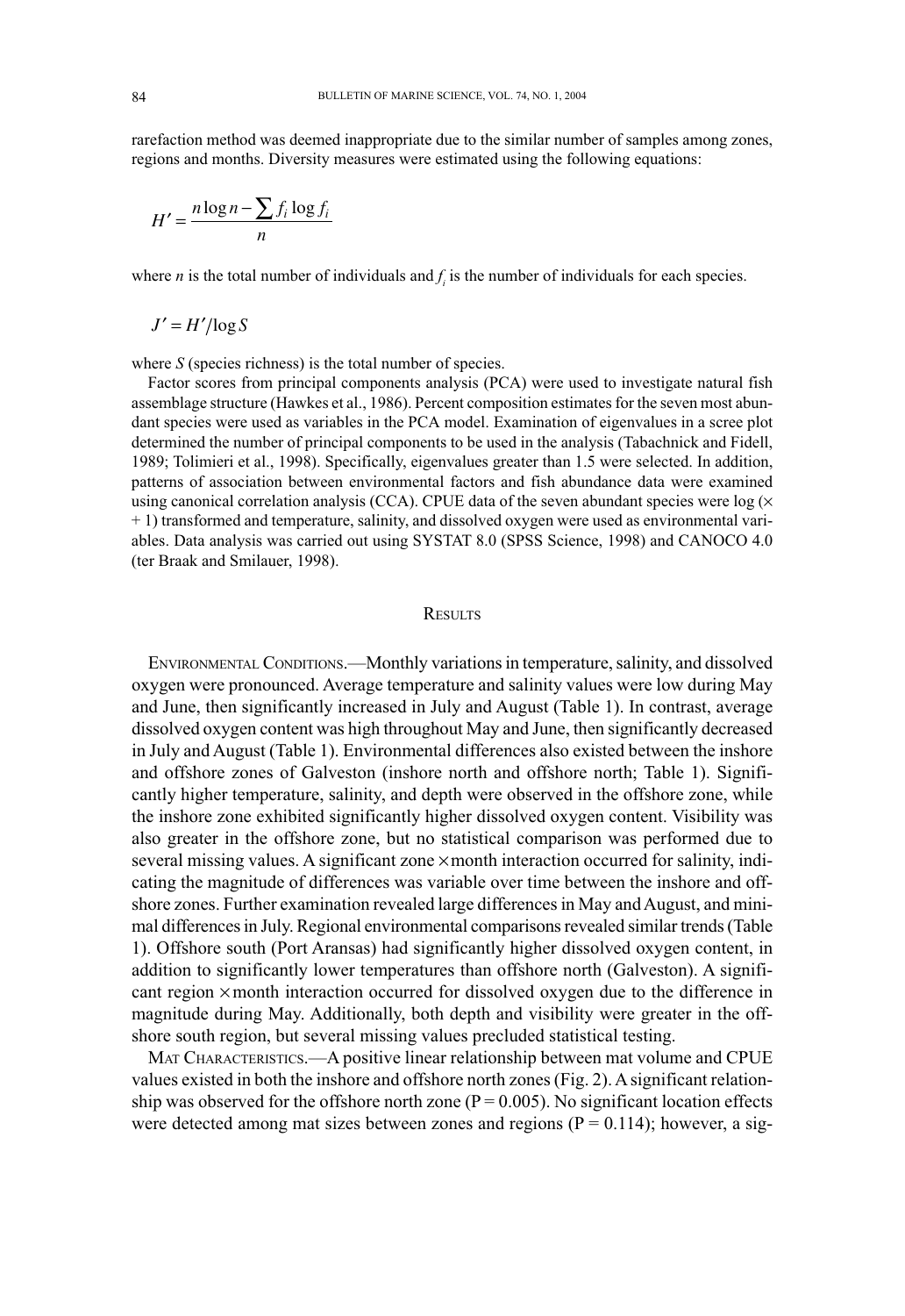|        |                            | Temperature                | Salinity                                | Dissolved<br>oxygen     | Depth                     | Visibility             |
|--------|----------------------------|----------------------------|-----------------------------------------|-------------------------|---------------------------|------------------------|
| Season | May<br>June                | $27.8(0.3)*$<br>28.6(0.2)  | $32.1(1.0)*$<br>35.2(0.7)               | $7.6(0.1)*$<br>7.2(0.1) |                           |                        |
|        | July<br>August             | 29.9(0.2)<br>30.2(0.1)     | 37.4(0.2)<br>37.0(1.0)                  | 5.8(0.2)<br>5.5(0.1)    |                           |                        |
| Zone   | <b>Inshore</b><br>Offshore | 28.8(0.2)<br>$29.9(0.2)$ * | 33.6(0.9)<br>$36.1(0.5)^*$              | $6.9(0.3)*$<br>6.0(0.3) | 17.1(0.2)<br>$24.9(2.6)*$ | 5.3(0.4)<br>12.6(1.4)  |
| Region | North<br>South             | $29.9(0.2)$ *<br>28.5(0.3) | 36.1(0.5)<br>$37.4 (0.3)$ <sup>ns</sup> | 6.0(0.3)<br>$6.9(0.1)*$ | 24.9(2.6)<br>36.7(3.2)    | 12.6(1.4)<br>19.8(0.6) |

Table 1. Environmental conditions from May-August of 2000. Average  $(\pm 1 \text{ SE})$  temperature ( $\degree$  C), salinity, dissolved oxygen (mg L<sup>-1</sup>), depth (m), and visibility (m). \* indicates  $P \le 0.05$  and <sup>ns</sup> indicates  $P > 0.05$ . Months connected by vertical line are not significantly different from each other.



Figure 2. Relationships between mat volume (length  $\times$  width  $\times$  depth) and CPUE of fishes associated with Sargassum mats within the inshore and offshore north zones. Two outliers were removed from the plot for visual purposes.

nificant temporal effect was observed ( $P = 0.029$ ; Table 2). Mat volume was largest in May and smaller throughout the remaining months.

CATCH COMPOSITION.—A total of 10,518 individuals representing 36 fish species from 17 families was collected over the spring and summer sampling months (Table 3). Domi-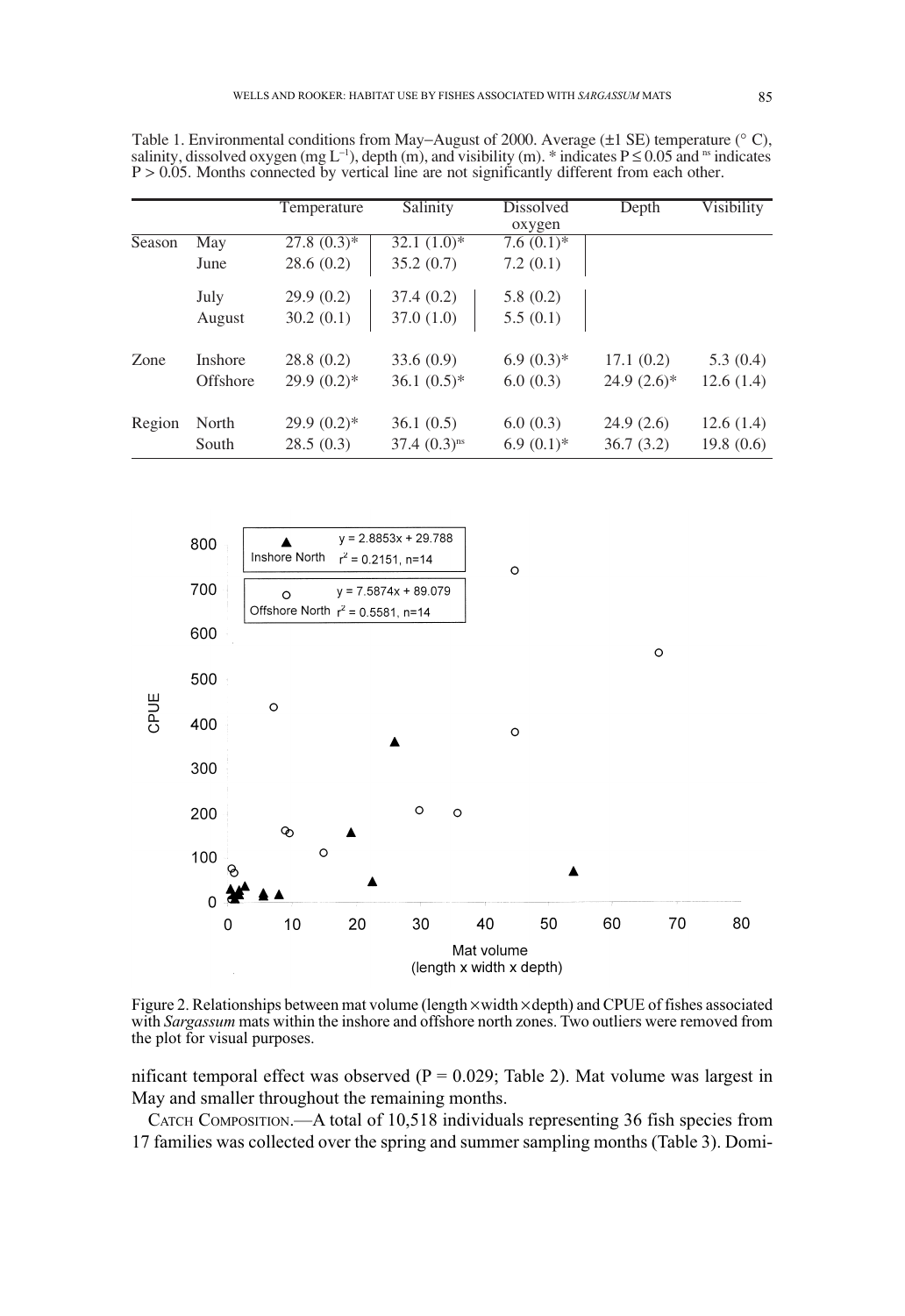| Location       | Month  | Mean mat volume | $\mathbf n$ |
|----------------|--------|-----------------|-------------|
| Inshore North  | May    | 30.4(8.0)       | 4           |
|                | June   | 1.8(0.0)        | 3           |
|                | July   | 3.9(1.1)        | 6           |
|                | August | 0.4(0.0)        |             |
| Offshore North | May    | 117.5(72.5)     | 3           |
|                | June   | 34.9 (17.6)     | 3           |
|                | July   | 4.2(2.2)        | 5           |
|                | August | 20.2(8.1)       | 3           |
| Offshore South | May    | 4.5(0.0)        |             |
|                | June   | 15.9(7.1)       | 5           |
|                | July   | na              | na          |
|                | August | na              | na          |

Table 2. Comparisons of *Sargassum* mat volume (length  $\times$  width  $\times$  depth) ( $\pm$ 1 SE) among locations and seasons.

nant taxa included monacanthids (filefishes), carangids (jacks), balistids (triggerfishes), and syngnathids (pipefishes). Individuals of seven species comprised 97.2% of the total catch: *Monacanthus hispidus* planehead filefish (44.0%), *Caranx crysos* blue runner (17.4%), *Balistes capriscus* gray triggerfish (15.3%), *Syngnathus louisianae* chain pipefish (10.4%), *Abudefduf saxatilis* sergeant major (5.3%), *Histrio histrio* sargassum fish (3.5%), and *Seriola dumerili* greater amberjack (1.5%).

Overall catch efficiency was highly variable ranging from 1–3201 individuals per seine, with an average CPUE of 276.6 ( $\pm$  100.8). Relative abundance of the seven abundant species varied among months, and CPUE values peaked early. CPUE values ranged from  $47-3191$  fishes per purse seine in May, while averaging 632.0 ( $\pm$  374.1). Average CPUE values greatly decreased in June to 130.4 ( $\pm$  55.1), increased in July to 217.5 ( $\pm$  158.3), and decreased to the lowest average CPUE values in August at  $118.3 \ (\pm 34.6)$ .

SIZE DISTRIBUTION.—Size distributions varied within *Sargassum* mats, with most species in the larval or juvenile stage (Fig. 3). The majority of *M. hispidus*, *A. saxatilis*, and *C. crysos* were < 25 mm: 75, 95, and 62%, respectively. *Histrio histrio* and *B. capriscus* were abundant at larger sizes, as 75% of *H. histrio* ranged between 20–50 mm and 95% of *B. capriscus* ranged between 35–65 mm. *Syngnathus louisianae* and *S. dumerili* were prominent over a wide size spectrum, ranging from 52–209 mm and 32–210 mm, respectively.

Five of the seven most abundant species (*C. crysos*, *B. capriscus*, *S. louisianae*, *H. histrio*, and *S. dumerili*) were small early in the sampling months, and significantly larger in May through June (Tukey HSD, P < 0.05). The smallest average size of *M. hispidus*, *C. crysos*, and *A. saxatilis* occurred in July, whereas average size of *B. capriscus*, *S. louisianae*, and *H. histrio* was smallest in August. Three of the seven most abundant species were significantly larger in the inshore zone: *M. hispidus* (F<sub>1,4420</sub> = 89.78, P < 0.001), *C. crysos*  $(F_{1,1553} = 372.65, P < 0.001)$ , and *A. saxatilis*  $(F_{1,430} = 20.38, P < 0.001$ ; Table 4). Significant zone × month interactions occurred for all species, indicating the magnitude of differences in size between zones was variable over time. Of the four species statistically analyzed for regional differences, *M. hispidus* (F<sub>1,1340</sub> = 79.82, P < 0.001), *C. crysos* (F<sub>1,1604</sub>  $= 52.81, P < 0.001$ ), and *A. saxatilis* ( $F_{1,366} = 17.09, P < 0.001$ ) were significantly larger in the offshore south region. In contrast, *B. capriscus* ( $F_{1,1438}$  = 13.81, P < 0.001) was significantly larger in the offshore north region (Table 4). *Monacanthus hispidus* and *A. saxatilis*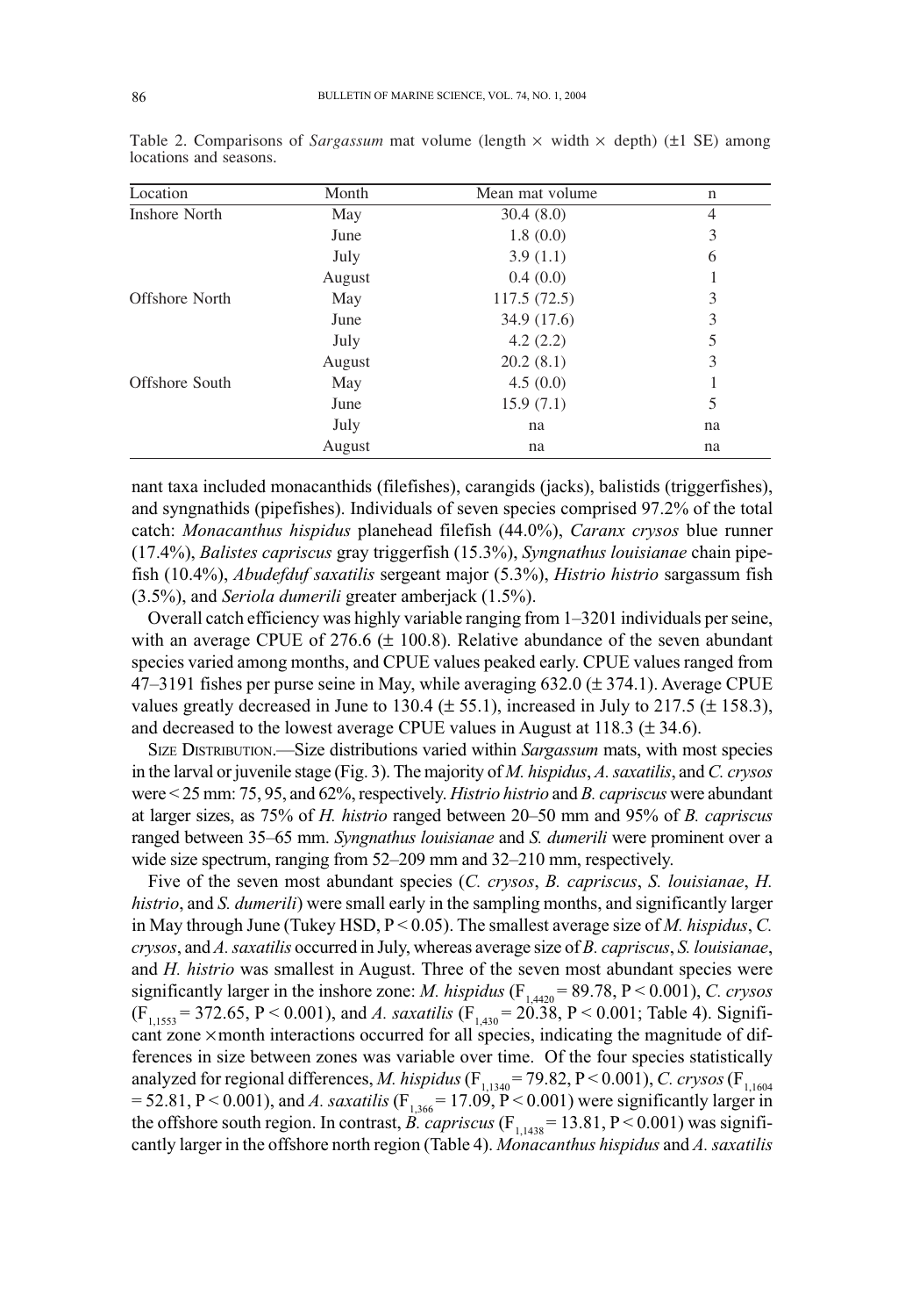| Family         | Species                   | Total numbers  |
|----------------|---------------------------|----------------|
| Antennariidae  | Histrio histrio           | 368            |
| Balistidae     | <b>Balistes</b> capriscus | 1,604          |
|                | Canthidermis maculata     | 3              |
| Carangidae     | Caranx crysos             | 1,827          |
|                | Seriola dumerili          | 154            |
|                | Decapterus punctatus      | 24             |
|                | Seriola rivoliana         | 17             |
|                | Caranx bartholomaei       | 11             |
|                | Seriola fasciata          | 5              |
|                | Elagatis bipinnulata      | 5              |
|                | Caranx hippos             | $\mathbf{1}$   |
| Clupeidae      | Harengula jaguana         | 23             |
|                | Sardinella aurita         | $\mathbf{1}$   |
| Coryphaenidae  | Coryphaena hippurus       | 1              |
| Diodontidae    | Diodon holocanthus        | $\mathbf{1}$   |
| Engraulidae    | Anchoa hepsetus           | 24             |
| Haemulidae     | Conodon nobilis           | $\overline{2}$ |
| Kyphosidae     | Kyphosus sectatrix        | $\overline{7}$ |
|                | Kyphosus incisor          | 7              |
| Lobotidae      | Lobotes surinamensis      | 16             |
| Monacanthidae  | Monacanthus hispidus      | 4,621          |
|                | Aluterus scriptus         | 35             |
|                | Aluterus heudeloti        | 21             |
|                | Cantherhines pullus       | 19             |
|                | Monacanthus setifer       | 16             |
|                | Aluterus monoceros        | 2              |
| Mugilidae      | Mugil curema              | $\overline{2}$ |
| Nomeidae       | Psenes cyanophrys         | 14             |
|                | Psenes pellucidus         | 1              |
| Pomacentridae  | Abudefduf saxatilis       | 555            |
| Priacanthidae  | Pristigenys alta          | $\mathbf{1}$   |
| Syngnathidae   | Syngnathus louisianae     | 1,096          |
|                | Syngnathus pelagicus      | 25             |
|                | Hippocampus erectus       | 1              |
|                | Syngnathus scovelli       | $\mathbf{1}$   |
| Tetraodontidae | Sphoeroides parvus        | 7              |
| TOTAL          |                           | 10,518         |

Table 3. Number of fishes collected within *Sargassum* mats by family and species from May- August, 2000.

had a significant region × month effect with a trend of both species having a pronounced size difference in July and a minimal difference in June.

SPATIAL AND TEMPORAL PATTERNS OF ABUNDANCE.—*Zonal Comparison*.—CPUE of each of the seven most abundant species in the offshore north zone greatly exceeded those of the inshore north zone (Fig. 4). Average CPUE of the seven species in the offshore zone ranged from 2–87 times higher than the inshore zone. Significant zone effects were ob-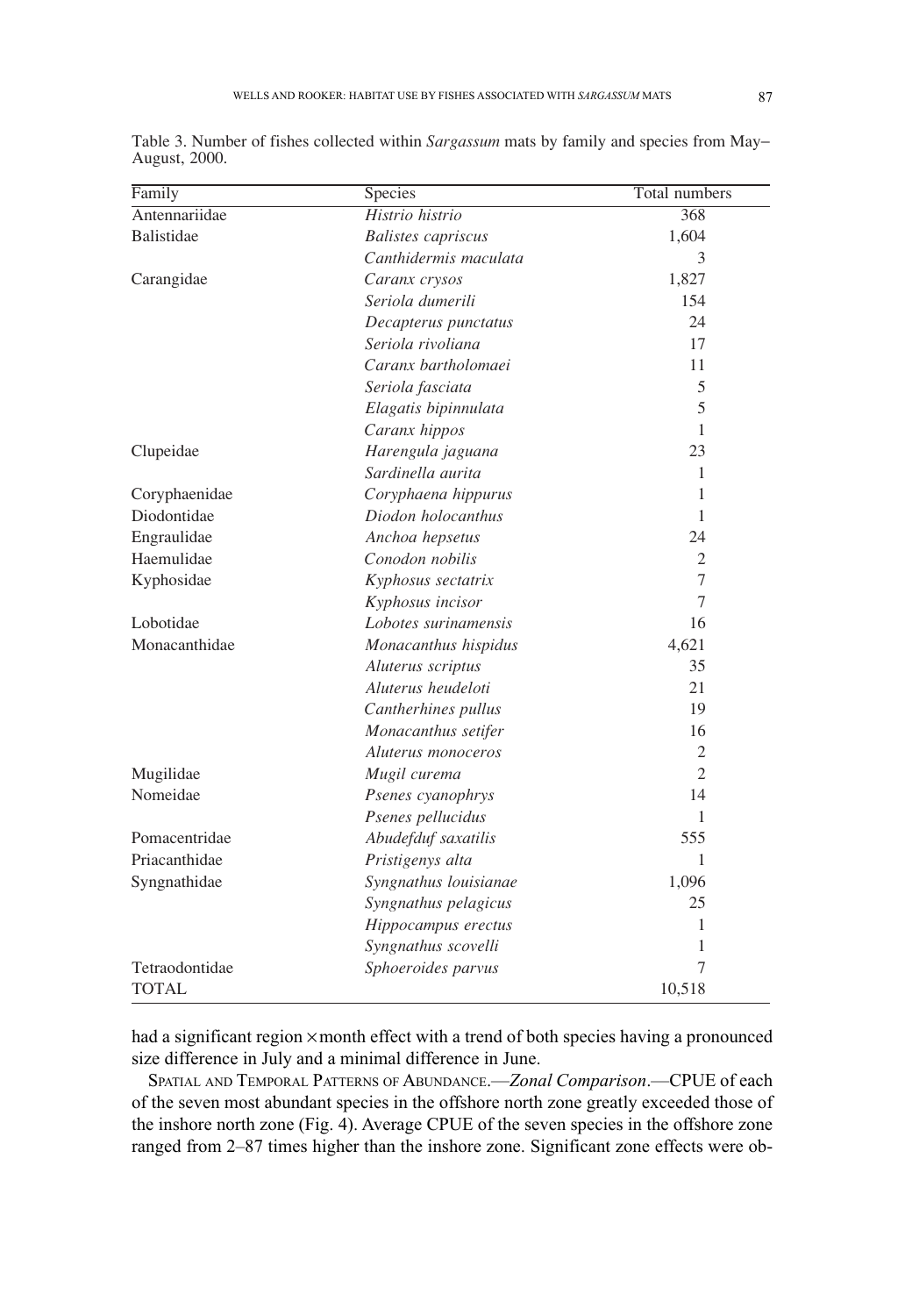

Figure 3. Length frequency distributions of the seven abundant fish species collected within *Sargassum* mats. Based upon the number of individuals per 5 mm size class.

served for *M. hispidus* (F<sub>1,20</sub> = 11.32, P = 0.003), *C. crysos* (F<sub>1,20</sub> = 5.70, P = 0.027), *B. capriscus* (F<sub>1,20</sub> = 19.44, P < 0.001), and *S. louisianae* (F<sub>1,20</sub> = 13.46, P = 0.002). In addition, *M*. *hispidus*, *S. louisianae*, *H. histrio*, and *S. dumerili* showed a significant monthly effect with higher abundances in May and June (Tukey HSD, P < 0.05; Fig. 5). A significant zone ¥ month interaction was observed for *S. louisianae*; however, trends were consistent over time.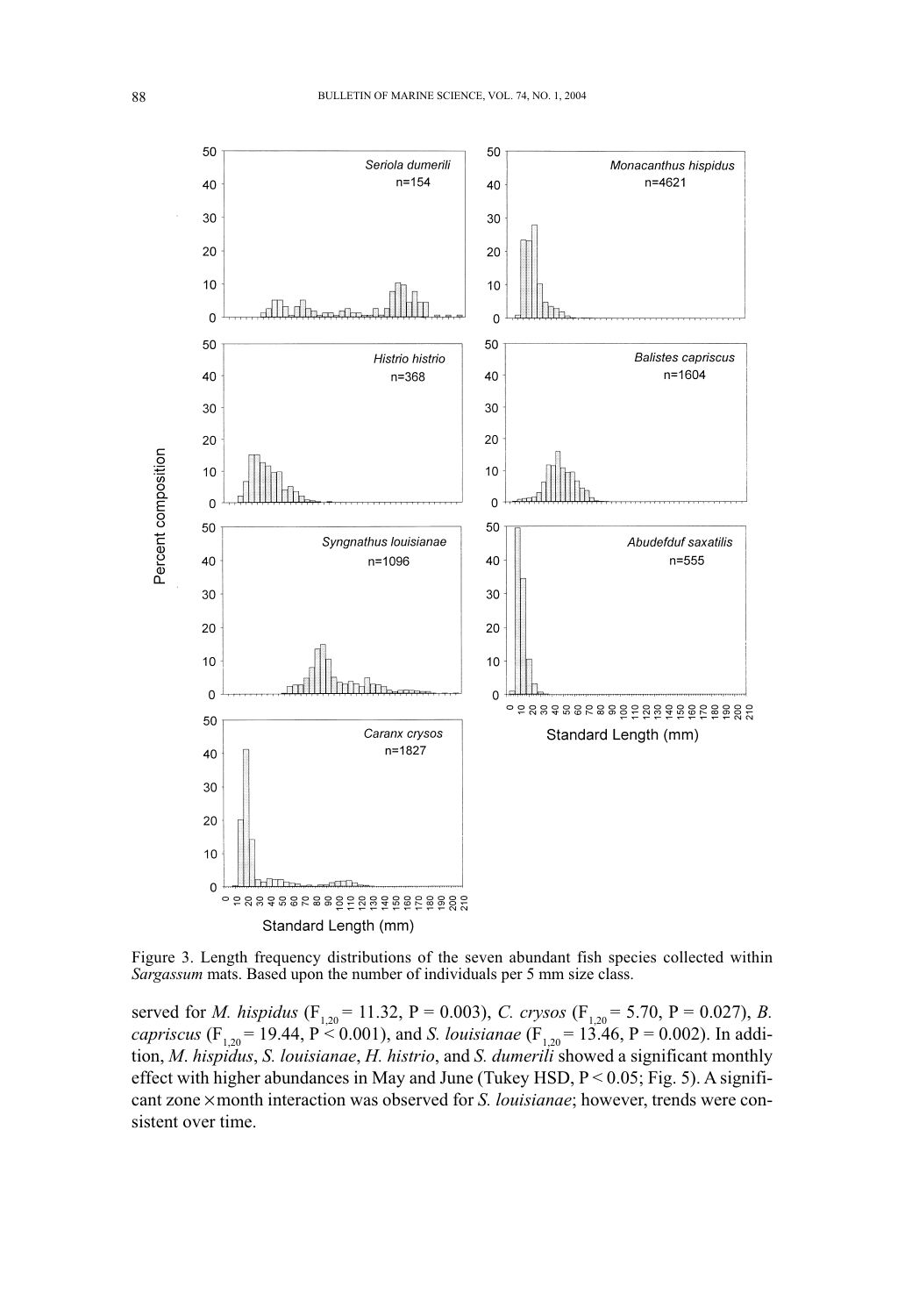| species                              | ∑<br>Min      |       | Mean Size  | Inshore zone  | ffshore zone  | North region | South region   |
|--------------------------------------|---------------|-------|------------|---------------|---------------|--------------|----------------|
| $1$ onacanthus hispidus (n = $4,621$ |               |       | 21.9(0.1)  | $32.5(0.4)$ * | 20.5(0.1)     | 20.4 (65.6)  | 29.1 (0.8)*    |
| Caranx crysos $(n = 1,827)$          | 2.3           | 134.5 | 34.1 (0.6) | 93.5 $(6.3)*$ | 32.5 (0.6)    | 29.7 (0.6)   | $48.4 (3.3)$ * |
| Balistes capriscus $(n = 1, 604)$    | 13.2          | 105.8 | 59.8 (0.4) | 65.2(2.2)     | 60.1(0.5)     | $61.5(0.5)*$ | 58.6 (0.7)     |
| Syngnathus louisianae $(n = 1,096)$  | 52.2          | 209.0 | 99.7 (0.8) | 75.9 (1.7)    | 03.2(0.9)     | 03.3(0.9)    | 35.0 (74.0)    |
| Abudefauf saxatilis ( $n = 555$ )    |               | 38.0  | 15.8 (0.2) | 20.1 (0.8)*   | 14.9 (0.2)    | 13.8 (0.2)   | $17.6(0.5)*$   |
| Histrio histrio ( $n = 368$ )        | $\frac{0}{2}$ | 91.8  | 36.5(0.8)  | 41.4 (1.7)    | 34.8 (0.8)    | 35.0 (0.8)   | 30.5(4.8)      |
| Seriola dumerili ( $n = 154$ )       | 32.4          | 210.3 | 20.2 (4.0) | 06.3 (5.3)    | $23.1(4.7)$ * | 23.4 (4.7)   | 15.1 (50.0)    |

| $\frac{1}{2}$<br>Ş                                                                           |
|----------------------------------------------------------------------------------------------|
|                                                                                              |
| j<br>₫                                                                                       |
| i<br>t<br>l                                                                                  |
| ď                                                                                            |
| ì                                                                                            |
| ļ<br>Î<br>l                                                                                  |
| i<br>ì<br>ı                                                                                  |
| $\ddot{\phantom{0}}$                                                                         |
| 50011                                                                                        |
|                                                                                              |
| j                                                                                            |
| č<br>֧֦֧֦֧֦֧֦֧֦֧֦֧֦֧֦֧֦֧֦֧֦֧ׅ֧֦֧ׅ֧֧ׅ֧֧ׅ֧֛֧֦֧֛֪֧֛֪֧֛֪֧֛֛֪֧֚֚֚֚֚֚֚֚֚֚֚֚֚֚֚֚֚֚֬֘֝֘֝֜֓֜֓֓֞֝֬֜֓֜֓ |
| i<br>î                                                                                       |
| ţ<br>j<br>Ï                                                                                  |
| ١<br>ļ                                                                                       |
| i                                                                                            |
| j                                                                                            |
|                                                                                              |
| Š<br>j<br>ì                                                                                  |
| ļ<br>ì<br>į                                                                                  |
| J<br>j                                                                                       |
| j<br>ă                                                                                       |
| )<br>)<br>ł                                                                                  |
| č<br>į                                                                                       |
| J<br>Í                                                                                       |
|                                                                                              |
|                                                                                              |
| j                                                                                            |
| $\frac{1}{1}$<br>ł                                                                           |
|                                                                                              |
| j<br>i                                                                                       |
| ļ<br>į                                                                                       |
| l                                                                                            |
| í                                                                                            |
|                                                                                              |
| j                                                                                            |
|                                                                                              |
| -rol.<br>j<br>I                                                                              |
| j                                                                                            |
|                                                                                              |
| j                                                                                            |
| ¢<br>i                                                                                       |
| į<br>i                                                                                       |
| ľ<br>ţ<br>ׇ֚֬֕֡                                                                              |
| i<br>í<br>j                                                                                  |
|                                                                                              |
| stand                                                                                        |
| ׇ֚֬֡<br>Ï<br>J                                                                               |
| ţ<br>Ĭ                                                                                       |
| ļ<br>ì<br>١<br>l                                                                             |
| $\overline{\phantom{a}}$<br>į<br>ł<br>J                                                      |
| j<br>l<br>l                                                                                  |
| į<br>Ì<br>l<br>2                                                                             |
|                                                                                              |
| ֡֡֡֡֡֡<br>Ę<br>j<br>ē                                                                        |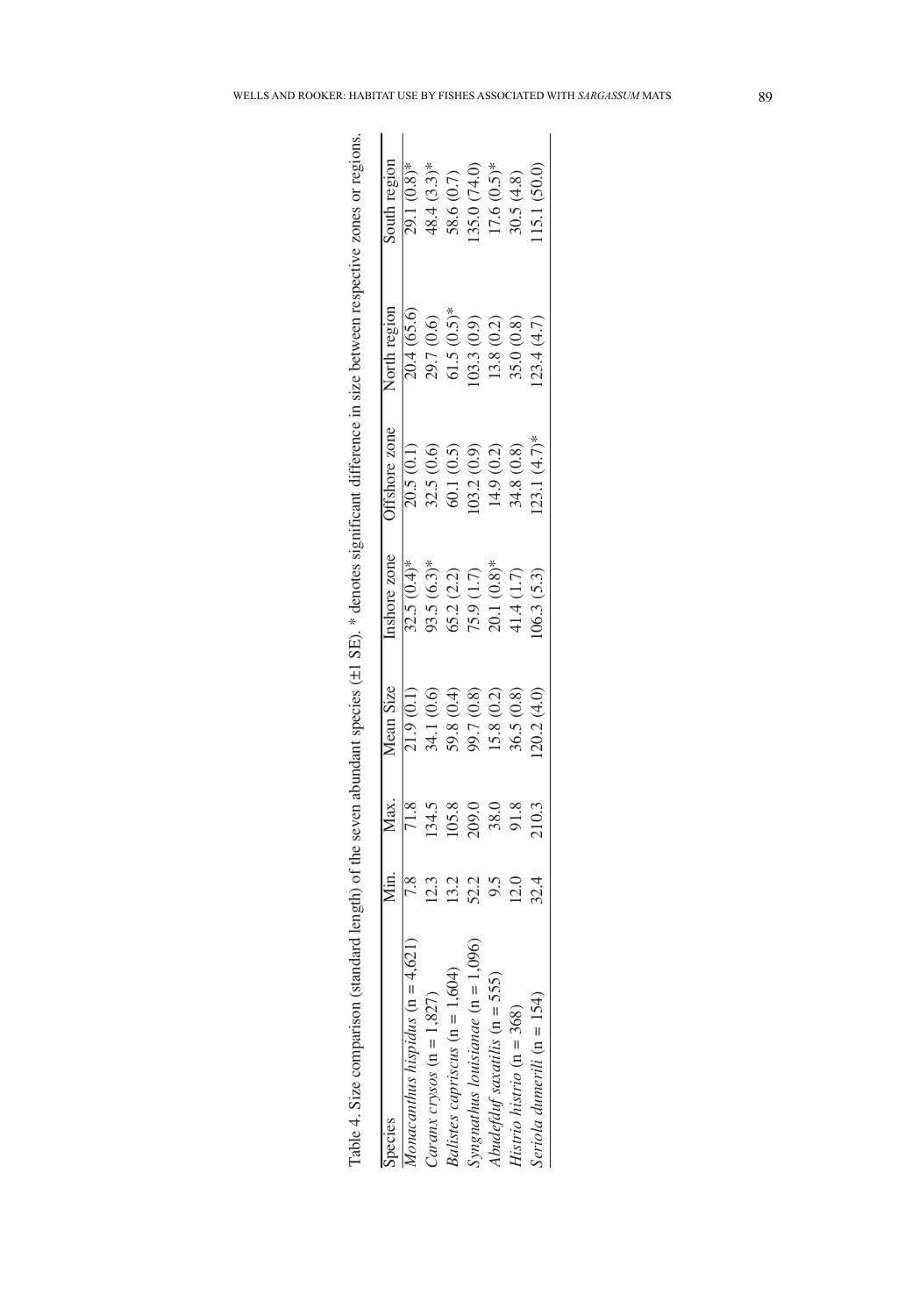

Figure 4. CPUE (# per purse seine) comparisons  $(\pm 1 \text{ SE})$  of the seven abundant fish species associated with *Sargassum*, between inshore north and offshore north zones by month. Species codes: Mh = *Monacanthus hispidus*, Cc = *Caranx crysos*, Bc = *Balistes capriscus*, Sl = *Syngnathus louisianae*, As = *Abudefduf saxatilis*, Hh = *Histrio histrio*, Sd = *Seriola dumerili*.

*Regional Comparison*.—Similar trends were observed regionally; CPUE of six of the seven most abundant species was higher in the offshore north region than the offshore south region. Average CPUE's (except for *B. capriscus*) were 1.5–300 times higher in the north region (Fig. 6). Significant regional effects occurred for *M. hispidus* ( $F_{1,15} = 10.10$ , P = 0.006), *S. louisianae* (F<sub>1,15</sub> = 44.35, P < 0.001), *H. histrio* (F<sub>1,15</sub> = 13.65, P = 0.002), and *S. dumerili* ( $F_{1,15} = 6.63$ ,  $P = 0.021$ ). Additionally, a significant monthly effect was observed for *S. louisianae* and *H*. *histrio*; both were significantly more abundant in May (Tukey HSD,  $P < 0.05$ ; Fig. 5).

*Community Structure*.—Species richness (S), diversity (H*'*), and evenness (J*'*) were variable among months and locations. Monthly comparisons showed that later months (July and August) exhibited significantly higher H*'* and J*'* than those of earlier months (May and June; Tukey HSD,  $P < 0.05$ ; Table 5). Despite the change in composition, S remained relatively constant throughout the months sampled. Zonal comparisons indicated S and H*'* were higher in the offshore north zone, whereas J*'* was higher in the inshore north zone (Table 5). A two-way ANOVA showed that S ( $F_{1,20} = 33.33$ , P < 0.001) and J' ( $F_{1,20}$  = 7.06, P = 0.015) were significantly different between zones. Regional comparisons indicated significantly higher S ( $F_{1,15}$  = 5.55, P = 0.033) and H' ( $F_{1,15}$  = 4.95, P = 0.042) in the offshore north region (Table 5).

Natural associations of *Sargassum* fish fauna were investigated using both PCA and CCA. PCA results indicated principal components one and two accounted for 44.8% and 14.4% of the variability, respectively. PCA factor scores within respective zones and regions tended to group fairly near one another; however, samples within the same months tended to cluster more tightly, suggesting most of the variation was attributed to the month sampled (Fig. 7). The first two CCA axes explained 99.4% of the cumulative variance of the species with respect to the environmental variables (Fig. 8). Fishes abundant in May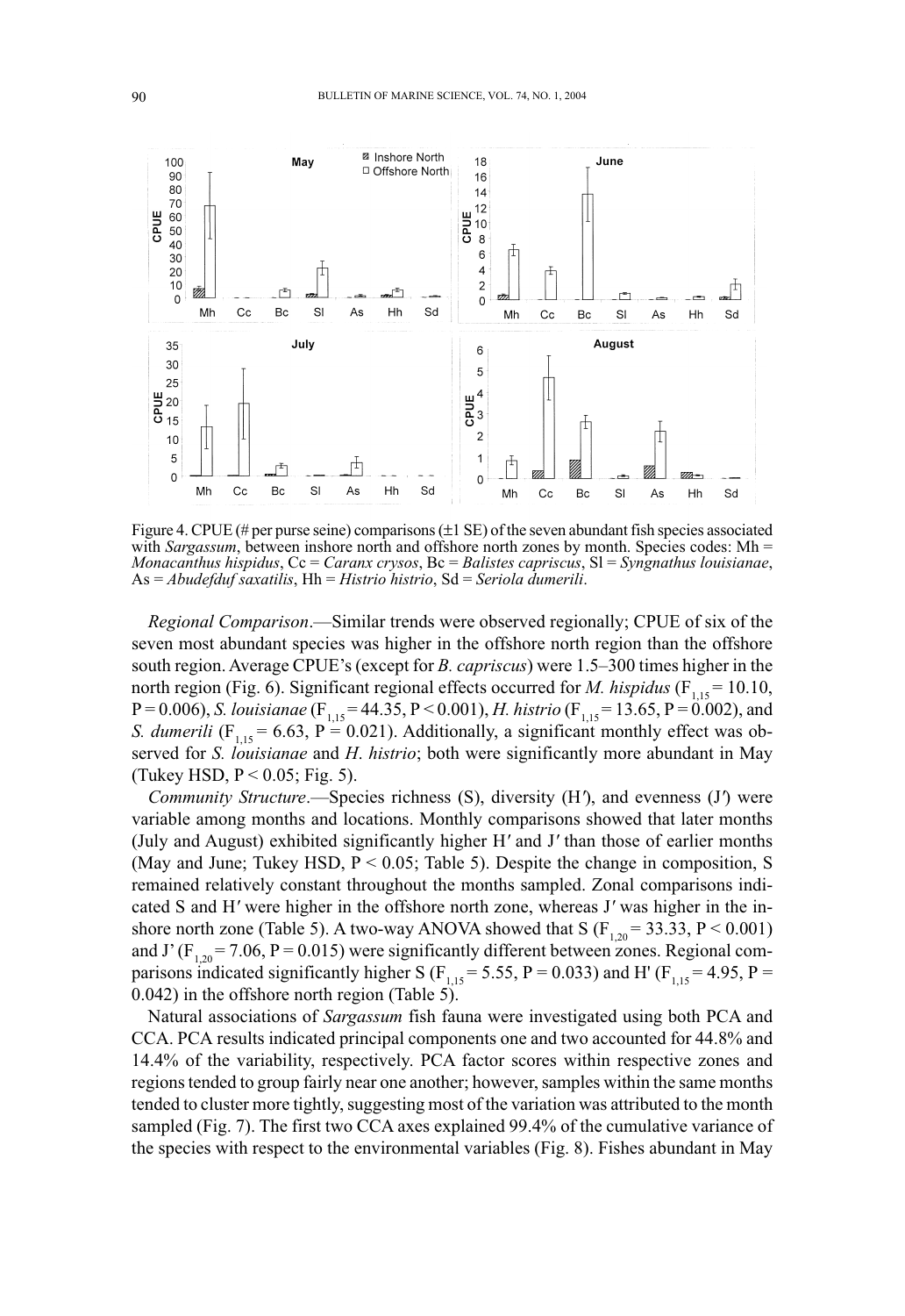

Figure 5. Seasonal comparison of the seven abundant fish associated species with *Sargassum* by month, based upon percent composition of these taxa. Species codes: Mh = *Monacanthus hispidus*, Cc = *Caranx crysos*, Bc = *Balistes capriscus*, Sl = *Syngnathus louisianae*, As = *Abudefduf saxatilis*, Hh = *Histrio histrio*, Sd = *Seriola dumerili*.

and June (*M. hispidus, S. louisianae*, *H. histrio,* and *S. dumerili*) tended to group together on the first CCA axis. In contrast, *C. crysos*, *A. saxatilis*, and *B. capriscus* grouped together on the opposite side of the axis. Dissolved oxygen was high in May and June, thereby grouping with species more abundant in earlier months. Conversely, temperature and salinity were high in July and August, hence grouping with the species more abundant in later months.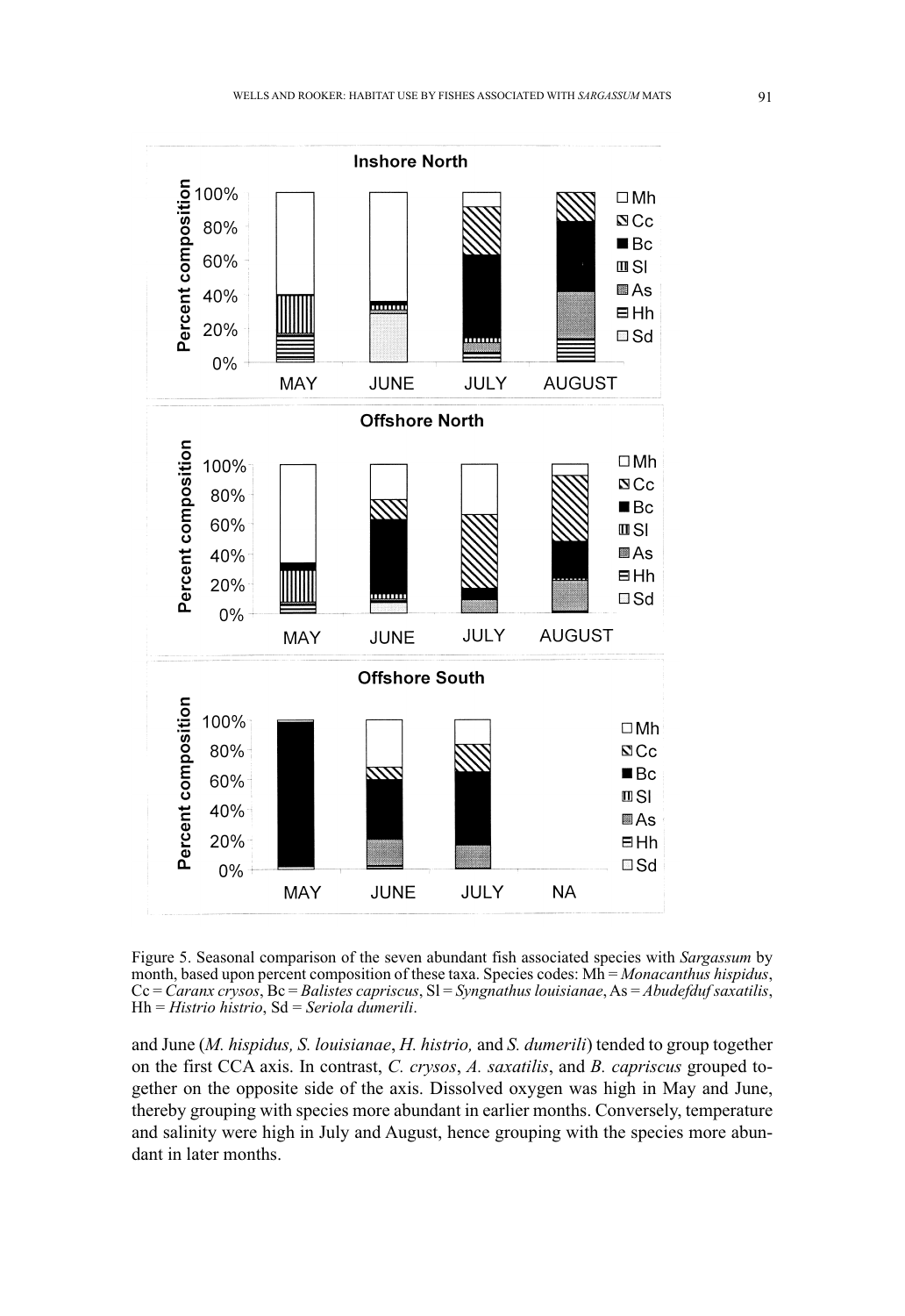

Figure 6. CPUE (# per purse seine) comparisons  $(\pm 1 \text{ SE})$  of the seven abundant fish species associated with Sargassum, between offshore north and offshore south regions by month. Species codes: Mh = Monacanthus hispidus, Cc = Caranx crysos, Bc = Balistes capriscus, Sl = Syngnathus louisianae,  $As = Abudefduf$  saxatilis,  $Hh = Histrio histrio$ ,  $Sd = Seriola dumerili$ .

## **DISCUSSION**

The assemblage of fishes associated with Sargassum in the northwestern Gulf of Mexico was similar to other regions of the Atlantic Ocean (Settle, 1993). In the present study, carangids, balistids, monacanthids, and antennariids accounted for 87% of the total catch. Similarly, these four families represented approximately 90% of the total catch in studies conducted in the western Atlantic (Dooley, 1972) and 97% in the eastern Gulf of Mexico (Bortone et al., 1977). Moreover, one species, *M. hispidus*, dominated our catches in the northwestern Gulf (44% of total catch). Similar levels of numerical dominance by M.

| Table 5. Average species richness (S), Shannon diversity (H) and evenness (J) indices for all<br>samples. August was removed from regional comparison due to a lack of samples in the south<br>region. * indicates $P < 0.05$ and ns indicates $P > 0.05$ . Months connected by vertical line are not<br>significantly different from each other. |  |            |            |
|---------------------------------------------------------------------------------------------------------------------------------------------------------------------------------------------------------------------------------------------------------------------------------------------------------------------------------------------------|--|------------|------------|
|                                                                                                                                                                                                                                                                                                                                                   |  |            |            |
|                                                                                                                                                                                                                                                                                                                                                   |  | Total # of | Total # of |

|        |                | $\overline{S}$    | H'           | J'           | Total # $\overline{of}$ | Total # of  |
|--------|----------------|-------------------|--------------|--------------|-------------------------|-------------|
|        |                |                   |              |              | species                 | individuals |
| Season | May            | 7.5 <sup>ns</sup> | $0.442*$     | $0.520*$     | 19                      | 5,091       |
|        | June           | 7.6               | 0.447        | 0.551        | 26                      | 1,529       |
|        | July           | 7.8               | 0.603        | 0.716        | 35                      | 3,393       |
|        | August         | 8.8               | 0.599        | 0.654        | 14                      | 505         |
| Zone   | <b>Inshore</b> | 5.4               | 0.523        | $0.729*$     | 20                      | 862         |
|        | Offshore       | $10.5*$           | $0.574^{ns}$ | 0.586        | 37                      | 8,756       |
| Region | North          | $10.7*$           | $0.572*$     | $0.584^{ns}$ | 36                      | 8,291       |
|        | South          | 7.2               | 0.457        | 0.515        | 21                      | 900         |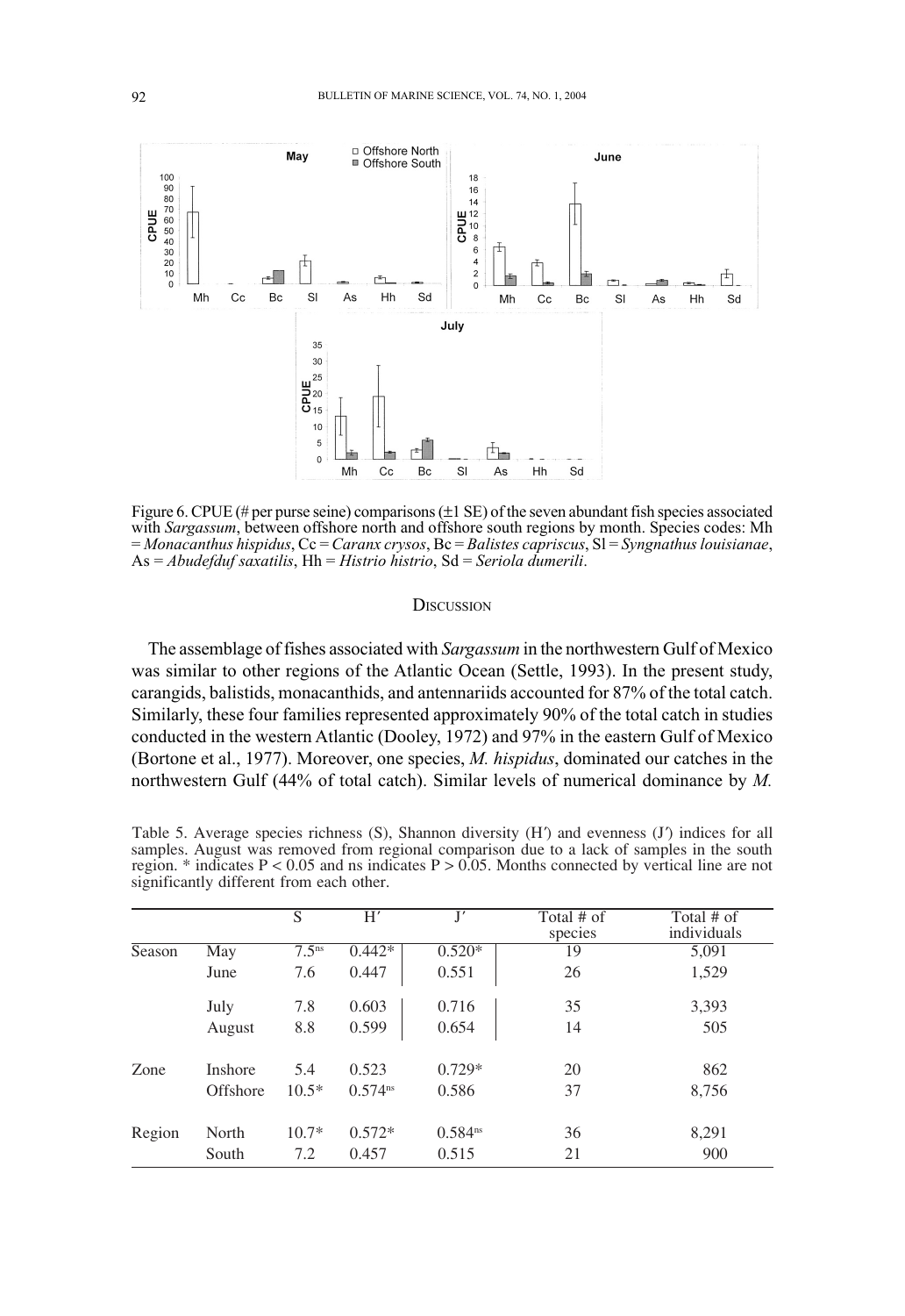

Figure 7. Factor scores plot of principal component analysis based upon the seven abundant fish species associated with *Sargassum*. August was removed from the analysis due to the limited number of samples. Solid figures ( $\triangle \ \blacksquare$ ) = May, open ( $\wedge \sqcap \cap$ ) = June, and shaded ( $\wedge \sqcap \cap$ ) = July. Triangles  $=$  inshore north zone, squares  $=$  offshore north zone and region, and circles  $=$  offshore south region.

*hispidus* were observed in other studies throughout the Gulf and western Atlantic (47– 85% of total catch; Dooley, 1972; Bortone et al., 1977; Settle, 1993), indicating that patterns of faunal composition are widespread. Despite faunal similarities, diversity indices in this study were two to three-fold less than studies in the eastern Gulf and western Atlantic (Dooley, 1972; Bortone et al., 1977). In addition, four species collected in this study have not been reported as members of the pelagic *Sargassum* community (*Anchoa hepsetus* striped anchovy, *Conodon nobilis* barred grunt, *Harengula jaguana* scaled sardine, and *Sphoeroides parvus* least puffer). While such differences may be due to gear effects and the timing of our study, geographic location appears to play a role in fish community structure of *Sargassum* assemblages.

Abundance of juvenile fishes collected in association with *Sargassum* suggests that these mats serve as nursery habitat for pelagic fauna. Based upon size-at-collection and species-specific life history profiles, over 95% of the fishes were in their early life stage; 72% were under 50 mm (SL) and the average size of all fishes combined was 40 mm. These results are consistent with other studies investigating the fauna associated with pelagic algae (Fine, 1970; Kingsford and Choat, 1985). Bortone et al. (1977) found the average size of fishes associated with *Sargassum* in the eastern Gulf was < 25 mm, while Kingsford (1992) observed an average size < 20 mm in northeastern New Zealand. The association of these small fishes with pelagic *Sargassum* is likely attributed to the struc-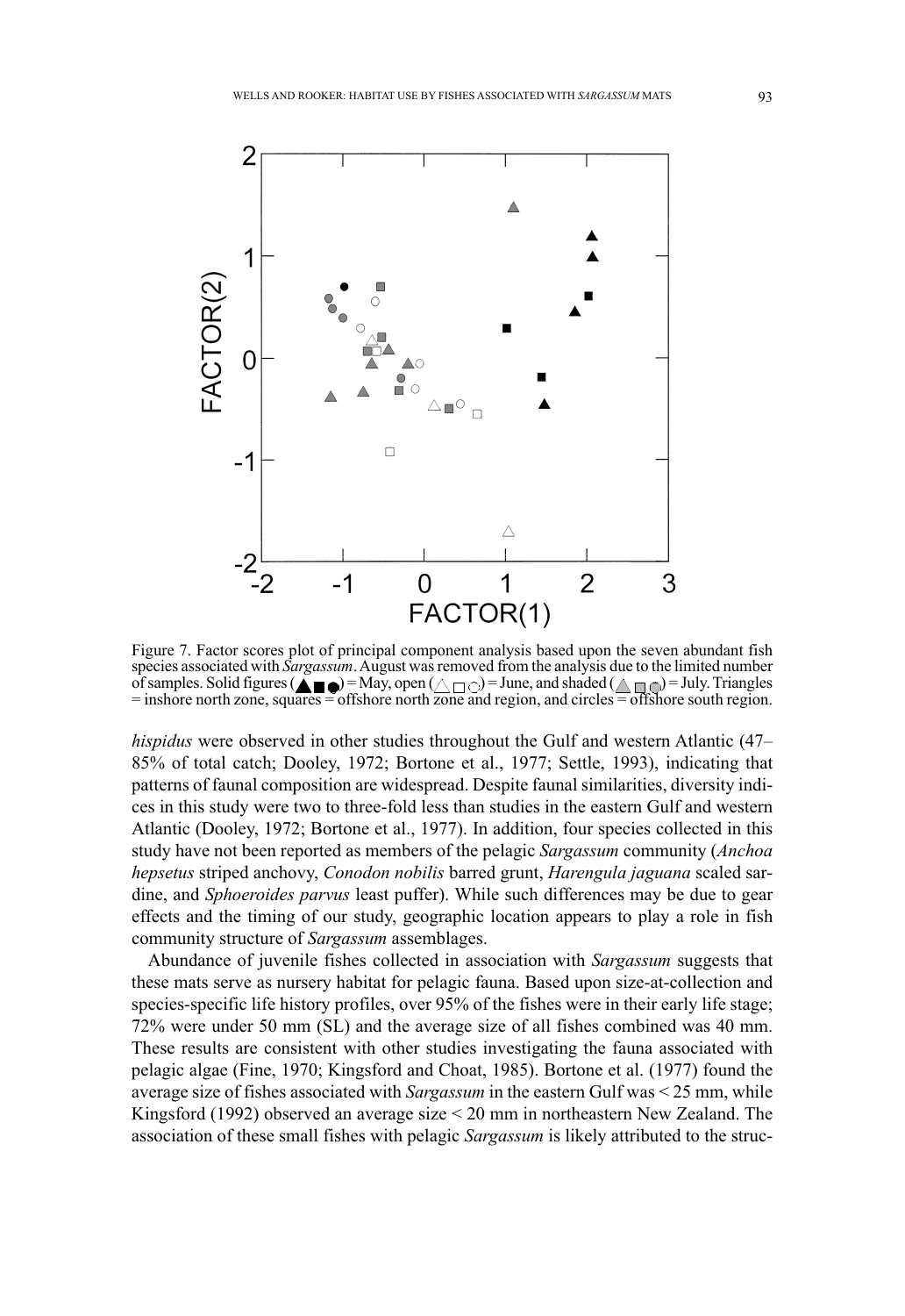

Figure 8. Bi-plot of CPUE and environmental variables in CCA axis 1 vs. axis 2, for *Sargassum* samples.

ture and food supply this habitat affords. Druce and Kingsford (1995) found that drift objects (i.e., algae and FADs) influenced the distribution of larval and juvenile fishes in surface waters when compared to open water habitats. Additionally, detached macrophytes have been suggested to serve as nursery areas for juvenile fishes as they provide prey resources and protection from predators (Lenanton et al., 1982; Lenanton and Caputi, 1989). Again, gear selectivity may influence the size range collected in this study; nevertheless, the abundance of juveniles associated with *Sargassum* suggests this habitat may be important for early life survival.

Patterns of habitat use also appeared related to the timing and location of spawning. Variability in size frequencies throughout the sampling period suggests that protracted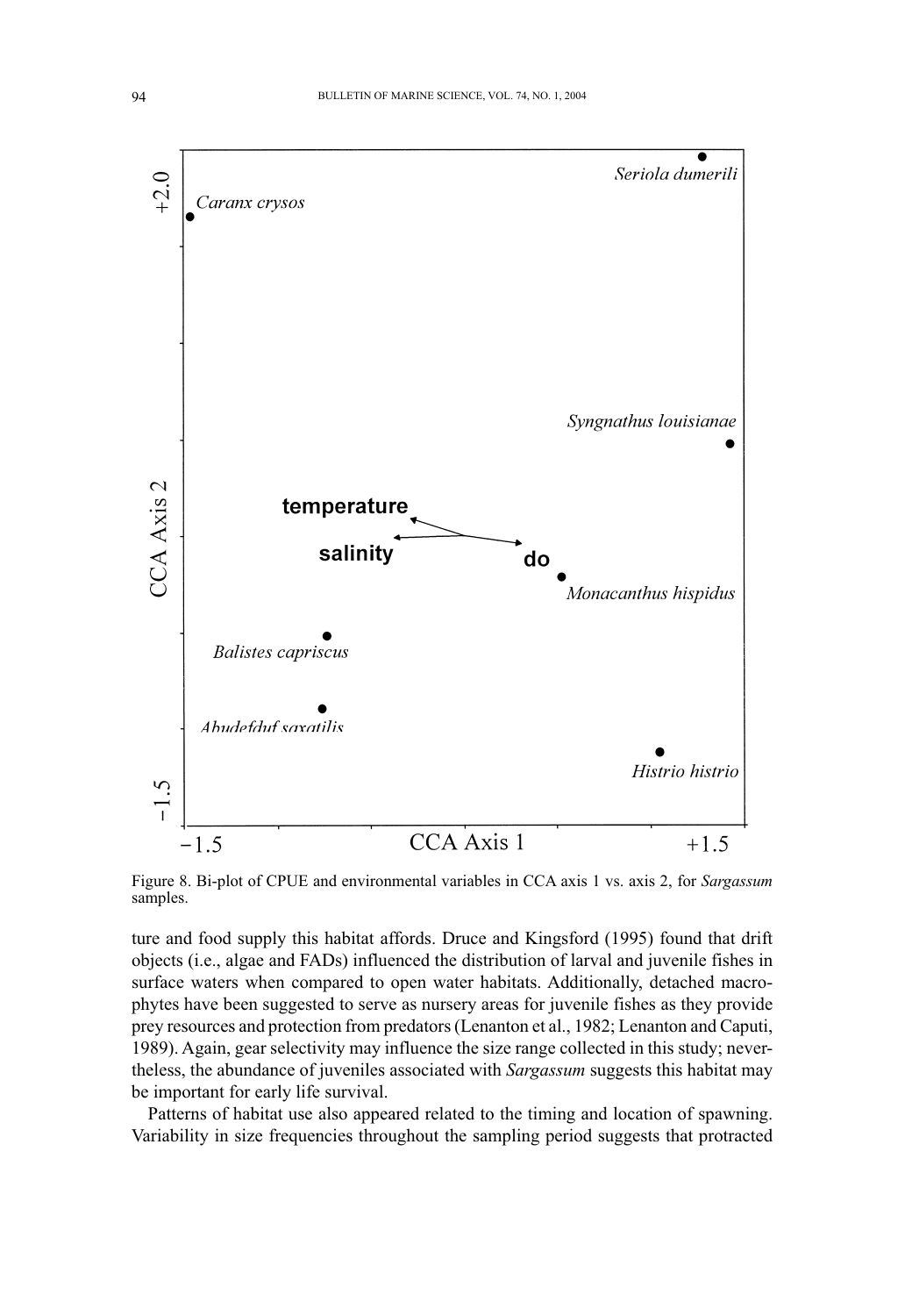spring and summer spawning events occurred for several species. *Monacanthus hispidus*, *C. crysos*, and *A. saxatilis* were significantly smaller in offshore waters, which may be related to their proximity to spawning grounds. These findings are consistent with the season and location of reproduction for *M. hispidus* (Berry and Vogele, 1961), *C. crysos* (Leak, 1981; Shaw and Drullinger, 1990), and *A. saxatilis* (Shaw, 1955), which exhibit extended spring and summer spawning events in offshore areas. Conversely, *S. louisianae* is known to spawn inshore, often in close proximity to seagrass beds (Diaz-Ruiz et al., 2000).

Spatial patterns indicated that the abundance of fishes associated with pelagic *Sargassum* varies as a function of distance from shore. The seven abundant species associated with *Sargassum* in the offshore zone was much greater than in the inshore zone. Bortone et al. (1977) found similar trends in fish abundance for several species, including *M. hispidus*, *B. capriscus*, and *S. dumerili*, as distance increased from shore. Since physiochemical conditions differed between zones, physiological tolerances may contribute to the observed patterns. Average salinity differed between zones by 2.5, and differences in both temperature and dissolved oxygen content differed between zones by as much as 2.2∞C and 2.5 mg L-<sup>1</sup> , respectively, in certain months. Boehlert and Mundy (1994) found temperature and salinity were likely factors responsible for onshore-offshore distribution patterns of pelagic fish larvae. Additionally, Raynie and Shaw (1994) suggested that ichthyoplankton assemblages from offshore to estuarine areas were attributed to different life-history strategies and temperature regimes. The combination of environmental conditions and life history patterns likely influence observed spatial differences; however, other factors such as season and differential resource exploitation also may be important.

On a larger scale, patterns of habitat use were observed between the offshore north and south regions along the Texas Gulf coast. Six of the seven abundant species in this study were far more abundant in the north region. Qualitative measurements of *Sargassum* abundance indicated less *Sargassum* was present in the north region throughout our sampling. Therefore, species may have been concentrated beneath the limited available habitat in the north region and dispersed in the south region, where much more *Sargassum* was present. Physiochemical factors may contribute to this pattern; Sahl et al. (1993) found that temperature, salinity, oxygen, and nutrients (nitrate, phosphate, silicate) differed markedly between offshore areas of Galveston and Port Aransas. Results from our study indicated that the north region experienced significantly higher temperatures and lower salinity and dissolved oxygen content. In addition, the abundance of different species varied over the spring and summer sampling periods and corresponded to environmental conditions. The difference in shelf currents, freshwater discharges, and upwelling at the shelf edge may further contribute to both physical and biological differences between the two regions (Smith, 1980b; Cochrane and Kelly, 1986). Previous studies have shown that the distribution and abundance of pelagic fish assemblages are influenced by environmental and hydrological conditions (Rey, 1996; White, 1997). Consequently, the numerical dominance in the north region may result from an unknown combination of biological, physical, and chemical conditions.

Species that dominated the *Sargassum* complex in this study appear to rely upon the pelagic habitat for a portion of their early life, but to different extents. Several fishes have unique relationships with pelagic *Sargassum*, ranging from obligatory to facultative associations. *Histrio histrio* and *Syngnathus pelagicus* have developed specific adaptations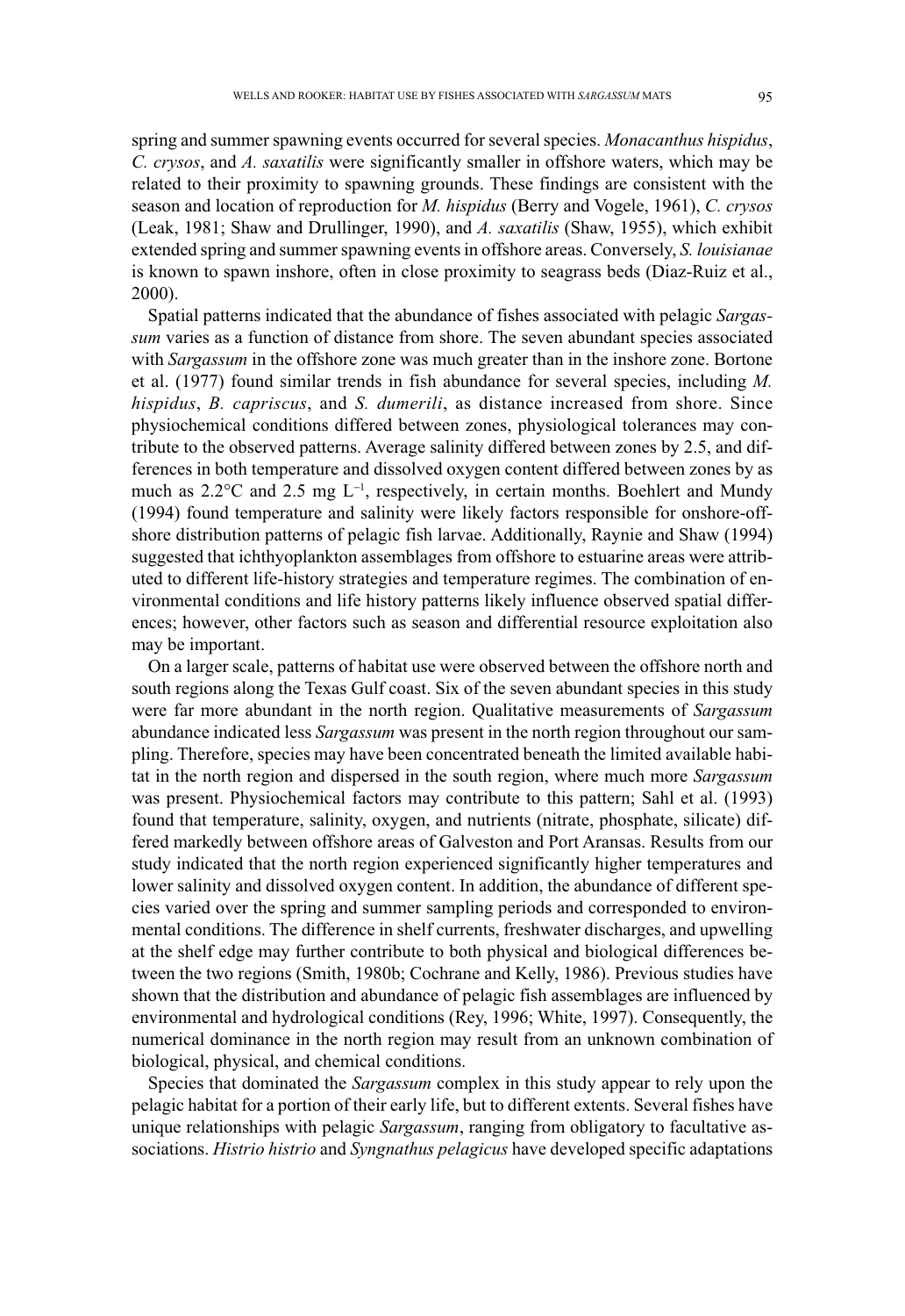for pelagic *Sargassum* and are endemic to this habitat (Bohlke and Chaplin, 1968; Pietsch, 1992; Cho et al., 2001). These species live within the *Sargassum* complex and appear to depend upon its resources during early life and adult stages (Dooley, 1972). In contrast, more mobile species, such as *C. crysos*, *B. capriscus*, *A. saxatilis*, and *S. dumerili* have developed a facultative association utilizing the pelagic habitat for a portion of their early life. These species live beneath the mats, where it is suggested pelagic *Sargassum* provides both prey and protection from predators (Gooding and Magnuson, 1967; Hunter and Mitchell, 1968; Dooley, 1972). Moser et al. (1998) suggested larger juvenile and adult species, such as the jacks and triggerfish, do not show a high degree of association with the *Sargassum* and thus may not require this habitat during early life. Therefore, the value of *Sargassum* differs among species with respect to its role as essential fish habitat.

Abundance of several estuarine associated species within the *Sargassum* complex indicates this habitat is used by both estuarine and pelagic species. Eight of the 36 species collected in this study are common in estuaries, including *H. jaguana*, *Sardinella aurita, A. hepsetus*, *Mugil curema*, *S. louisianae*, *Syngnathus scovelli*, *Hippocampus erectus*, and *S. parvus*. Of the four species (*A. hepsetus*, *C. nobilis*, *H. jaguana*, and *S. parvus*) never before documented with pelagic *Sargassum*, three are estuarine species (Shipp and Yerger, 1969; Modde and Ross, 1981; Garcia-Abad et al., 1999). Several of the estuarine associated fishes collected throughout the study are known to spawn offshore, including *H. jaguana*, *S. aurita*, and *M. curema* (Finucane et al., 1979; Houde et al. 1979; Ditty, 1986; Ditty and Shaw, 1996). Consequently, this pelagic habitat may serve as an important means of transport, thereby enhancing the survivorship of larval and juvenile species as they move from offshore waters into bays and estuaries.

In summary, juvenile fishes associated with pelagic *Sargassum* exhibited a variety of spatial and temporal patterns of habitat use. Discrimination between respective zones and regions based upon faunal composition was negligible, and monthly influences (i.e., environmental conditions) appear to play an important role in *Sargassum* fish assemblages in the northwestern Gulf of Mexico. Results of this study suggest *Sargassum* mats serve as nursery habitat for some species and may influence the recruitment success of fishes using this habitat.

#### **ACKNOWLEDGEMENTS**

We thank J. Harper, M. Lowe, B. Geary, J. Turner, and J. Wells for their assistance in the field, and Top Hatt charters for providing boat time offshore. K. Winemiller and J. Alvarado provided constructive criticism and suggestions on earlier drafts of the manuscript. Special thanks are extended to The Aquarium at Moody Gardens for funding this project.

#### LITERATURE CITED

Berry, F. H. and L. F. Vogele. 1961. Filefishes (Monacanthidae) of the western North Atlantic. Fish. Bull., U.S. 61: 61–109.

Boehlert, G. W. and B. C. Mundy. 1994. Vertical and onshore-offshore distributional patterns of tuna larvae in relation to physical habitat features. Mar. Ecol. Prog. Ser. 107: 1–13.

Bohlke, J. E. and C. C. G. Chaplin. 1968. Fishes of the Bahamas and adjacent tropical waters. Livingston Publ. Co., Wynnewood. 771 p.

Bortone, S. A., P. A. Hastings and S. B. Collard. 1977. The pelagic-*Sargassum* ichthyofauna of the eastern Gulf of Mexico. Northeast Gulf Sci. 1: 60–67.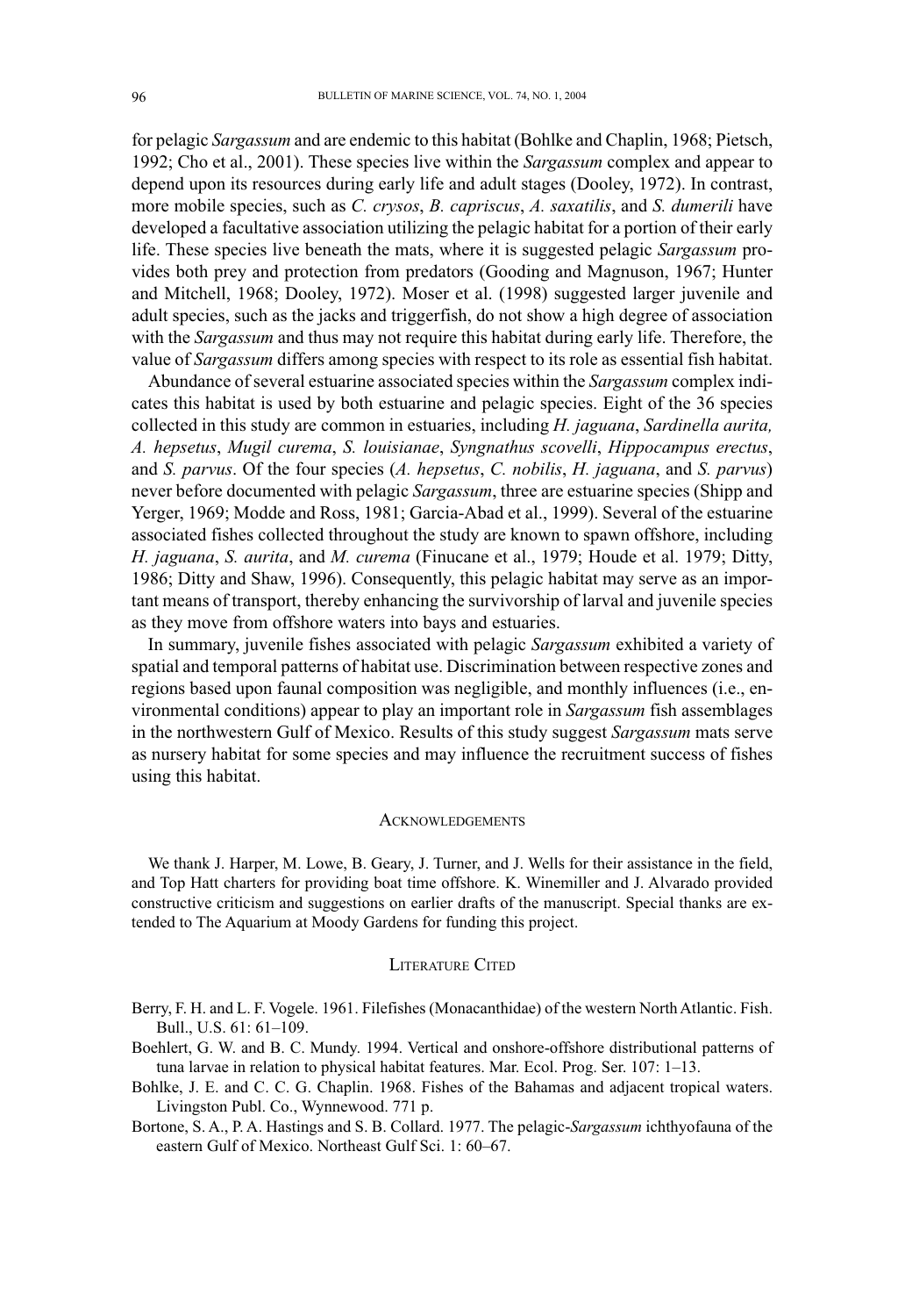- Carpenter, E. J. and J. L. Cox. 1974. Production of pelagic *Sargassum* and a blue-green epiphyte in the western Sargasso Sea. Limnol. Oceanogr. 19: 429–436.
- Cho, S. -H., J. -G. Myoung, J. -M. Kim and J. H. Lee. 2001. Fish fauna associated with drifting seaweed in the coastal area of Tongyeong, Korea. Trans. Amer. Fish. Soc. 130: 1190–1202.
- Cochrane, J. D. and F. J. Kelly. 1986. Low-frequency circulation on the Texas-Louisiana continental-shelf. J. Geophys. Res-Oceans 91: 645–659.
- Conover, J. T. and J. McN. Sieburth. 1964. Effect of *Sargassum* distribution on its epibiota and antibacterial activity. Botanica Mar. 6: 147–157.
- Diaz-Ruiz, S., A. Aguirre Leon and O. Perez Solis. 2000. Distribution and abundance of *Syngnathus louisianae* and *Syngnathus scovelli* (Syngnathidae) in Tamiahua lagoon, Gulf of Mexico. Cienc. Mar. 26: 125–143.
- Ditty, J. G. 1986. Ichthyoplankton in neritic waters of the northern Gulf of Mexico off Louisiana: composition, relative abundance, and seasonality. Fish. Bull., U.S. 84: 935–946.

\_\_\_\_\_\_\_\_\_\_\_ and R. F. Shaw. 1996. Spatial and temporal distribution of larval striped mullet (*Mugil cephalus*) and white mullet (*M. curema*, family: Mugilidae) in the northern Gulf of Mexico, with notes on mountain mullet, *Agonostomus monticola*. Bull. Mar. Sci. 59: 271–288.

- Dooley, J. K. 1972. Fishes associated with the pelagic *Sargassum* complex, with a discussion of the *Sargassum* community. Contrib. Mar. Sci. 16: 1–32.
- Druce, B. E. and M. J. Kingsford. 1995. An experimental investigation on the fishes associated with drifting objects in coastal waters of temperate Australia. Bull. Mar. Sci. 57: 378–392.
- Edgar, G. J. and M. Aoki. 1993. Resource limitation and fish predation: their importance to mobile epifauna associated with Japanese *Sargassum*. Oecologia 95: 122–133.
- Fedoryako, B. I. 1989. A comparative characteristic of oceanic fish assemblages associated with floating debris. J. Ichthyol. 29: 128–137.
- Fine, M. L. 1970. Faunal variation on pelagic *Sargassum*. Mar. Biol. 7: 112–122.
- Finucane, J. H., L. A. Collins, L. E. Barger and J. B. McEachran. 1979. Ichthyoplankton/mackerel eggs and larvae. Page 504 *in* W.B. Jackson, ed. Environmental studies of the south Texas outer continental shelf 1977. NOAA Final Report to BLM, Contract No. AA550-1A7-21.
- Garcia-Abad, M. C., M. Tapia-Garcia, A. Yanez-Arancibia and P. Sanchez-Gil. 1999. Distibution, abundance, and reproduction of *Harengula jaguana* Goode and Bean, 1879, on the continental platform of the southern Gulf of Mexico (Pisces: Clupeidae). Biotropica 31: 494–501.
- Gooding, R. M. and J. J. Magnuson. 1967. Ecological significance of a drifting object to pelagic fishes. Pacific Sci. 21: 486–497.
- Gorelova, T. A. and B. I. Fedoryako. 1986. Topic and trophic relationships of fishes associated with drifting *Sargassum* algae. J. Ichthyol. 26: 94–102.
- Hawkes, C. L., D. L. Miller and W. G. Layher. 1986. Fish ecoregions of Kansas: stream fish assemblage patterns and associated envrionmental correlates. Environ. Biol. Fish. 17: 267–279.
- Houde, E. D., J. C. Leak, C. E. Dowd, S. A. Berkeley and W. J. Richards. 1979. Ichthyoplankton abundance and diversity in the eastern Gulf of Mexico. Report to BLM, Contract No. 11550- CT7-28. 546 p.
- Hunter, J. R. and C. T. Mitchell. 1967. Association of fishes with flotsam in the offshore waters of Central America. Fish. Bull. Fish Wildl. Serv. U.S. 66: 13–29.

and  $1968$ . Field experiments on the attraction of pelagic fish to floating objects. J. Cons. Perm. Int. Explor. Mer. 31: 427–434.

Kingsford, M. J. 1992. Drift algae and small fish in coastal waters of northeastern New Zealand. Mar. Ecol. Prog. Ser. 80: 41–55.

\_\_\_\_\_\_\_\_\_\_\_\_\_. 1995. Drift algae: a contribution to near-shore habitat complexity in the pelagic environment and an attractant for fish. Mar. Ecol. Prog. Ser. 116: 297–301.

and J. H. Choat. 1985. The fauna associated with drift algae captured with a plankton-mesh purse seine net. Limnol. Oceanogr. 30: 618–630.

Leak, J. C. 1981. Distribution and abundance of carangid fish larvae in the eastern Gulf of Mexico, 1971-1974. Biol. Oceanogr. 1: 1–27.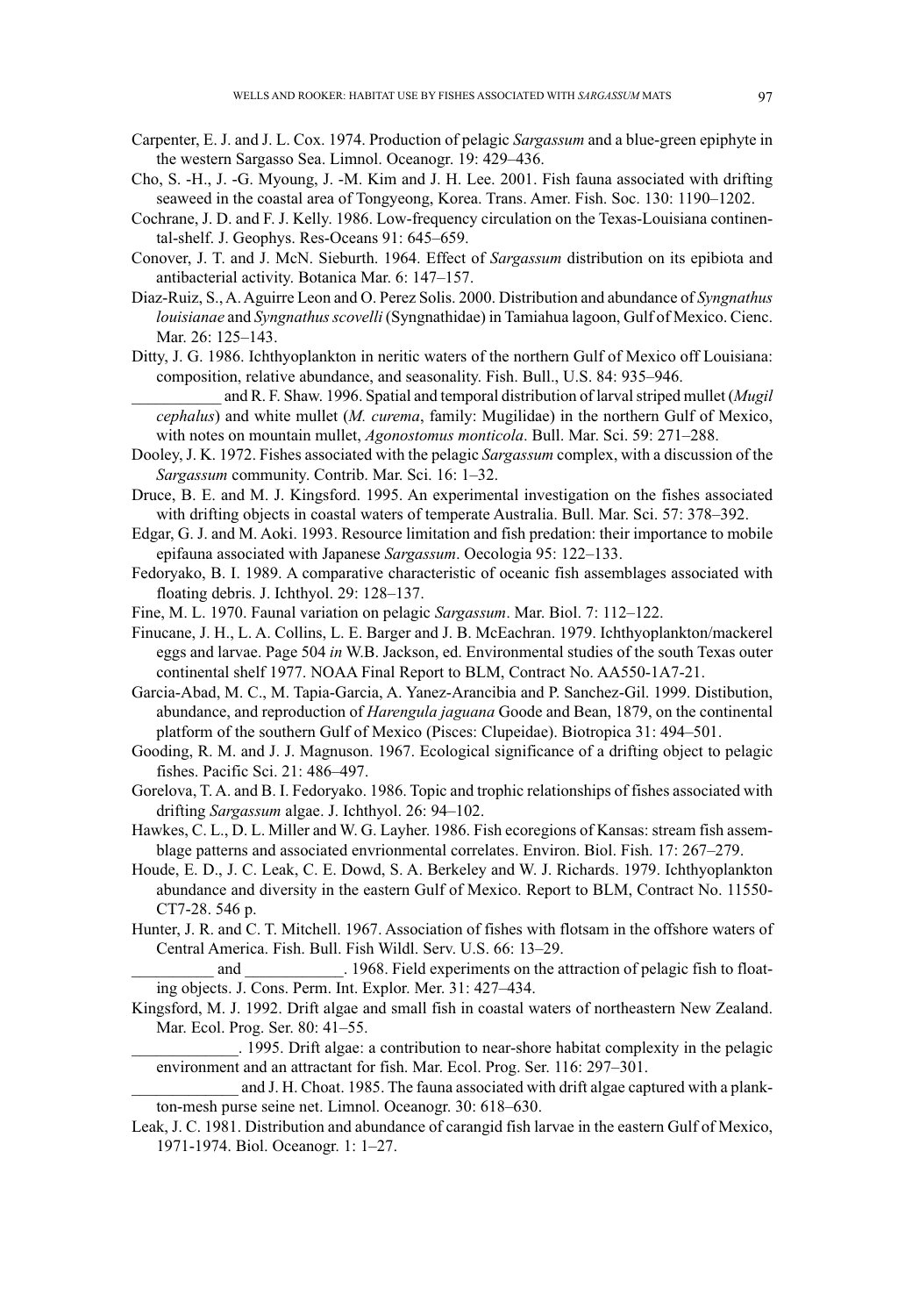Lenanton, R. C. J. and N. Caputi. 1989. The roles of food supply and shelter in the relationship between fishes, in particular *Cnidoglanis macrocephalus* (Valenciennes), and detached macrophytes in the surf zone of sandy beaches. J. Exp. Mar. Biol. Ecol. 128: 165–176.

\_\_\_\_\_\_\_\_\_\_\_\_\_\_, A. I. Robertson and J. A. Hansen. 1982. Nearshore accumulations of detached macrophytes as nursery areas for fish. Mar. Ecol. Prog. Ser. 9: 51–57.

- Lindeman, K. C., R. Pugliese, G. T. Waugh and J. S. Ault. 2000. Developmental patterns within a multispecies reef fishery: Management applications for essential fish habitats and protected areas. Bull. Mar. Sci. 66: 929–956.
- Modde, T. and S. T. Ross. 1981. Seasonality of fishes occupying a surf zone habitat in the northern Gulf of Mexico. Fish. Bull., U.S. 78: 911–922.
- Moser, M. L., P. J. Auster and J. B. Bichy. 1998. Effects of mat morphology on large *Sargassum*associated fishes: observations from a remotely operated vehicle (ROV) and free-floating video camcorders. Environ. Biol. Fish. 51: 391–398.
- NOAA. 1996. Magnuson-Stevens Fishery Conservation and Management Act, as amended through Oct. 11, 1996. NOAA Tech. Mem. NMFS-F/SPO-23. 121 p.
- Parr, A. D. 1939. Quantitative observations on the pelagic *Sargassum* vegetation of the western North Atlantic. Bull. Bingham Oceanogr. Coll., Yale Univ. 6: 1–94.
- Peres, J. M. 1982. Specific pelagic assemblages. Pages 314–372 *in* O. Kinne, ed. Marine ecology, vol. 5, pt. 1, John Wiley and Sons, New York.
- Phlips, E. J., M. Willis and A. Verchick. 1986. Aspects of nitrogen fixation in *Sargassum* communities off the coast of Florida. J. Exp. Mar. Biol. Ecol. 102: 99–119.
- Pietsch, T. W. 1992. The sargassum frogfish, *Histrio histrio* (Linnaeus) (Lophiiformes: Antennariidae) on the Pacific plate. Copeia 1: 248–251.
- Raynie, R. C. and R. F. Shaw. 1994. Ichthyoplankton abundance along a recruitment corridor from offshore spawning to estuarine nursery ground. Est. Coast. Shelf Sci. 39: 421–450.
- Rey, J. C. 1996. Migrations between the Atlantic and Mediterranean through Gibraltar Strait and hydrological considerations. Biol. Mar. Mediterr. 3: 294–296.
- Rosenberg, A., T. E. Bigford, S. Leathery, R. L. Hill and K. Bickers. 2000. Ecosystem approaches to fishery management through essential fish habitat. Bull. Mar. Sci. 66: 535–542.
- Rountree, R. A. 1990. Community structure of fishes attracted to shallow water fish aggregation devices off South Carolina, U.S.A. Environ. Biol. Fish. 29: 241–262.
- Ryland, J. S. 1974. Observations on some epibionts of gulf-weed, *Sargassum natans* (L.) Meyen. J. Exp. Mar. Biol. Ecol. 14: 17–25.
- SAFMC. 1998. Fishery management plan for pelagic *Sargassum* habitat of the South Atlantic region. South Atlantic Fishery Management Council. 116 p.
- Sahl, L. E., W. J. Merrell and D. C. Biggs. 1993. The influence of advection on the spatial variability of nutrient concentrations on the Texas-Louisiana continental shelf. Cont. Shelf. Res. 13: 233–251.
- Seaman, W. Jr., W. J. Lindberg, C. R. Gilbert and T. K. Frazer. 1989. Fish habitat provided by obsolete petroleum platforms off southern Florida. Bull. Mar. Sci. 44: 1014–1022.
- Settle, L. R. 1993. Spatial and temporal variability in the distribution and abundance of larval and juvenile fishes associated with pelagic *Sargassum*. MS thesis, University of North Carolina-Wilmington, Wilmington. 64 p.
- Shaw, E. S. 1955. The embryology of the sergeant major, *Abudefduf saxatilis*. Copeia 2: 85–89.
- Shaw, R. F. and D. L. Drullinger. 1990. Early-life-history profiles, seasonal abundance, and distribution of four species of carangid larvae off Louisiana, 1982 and 1983. NOAA Tech. Rep. 46 p.
- Shipp, R. L. and R. W. Yerger. 1969. Status, characters, and distribution of the northern and southern puffers of the genus *Sphoeroides*. Copeia 3: 425–433.
- Smith, N. P. 1980a. An investigation of cross-shelf variability in shelf circulation in the northwest Gulf of Mexico. Contrib. Mar. Sci. 23: 1–15.

\_\_\_\_\_\_\_\_\_\_. 1980b. On the hydrography of shelf waters off the central Texas coast. J. Phys. Oceanogr. 10: 806–813.